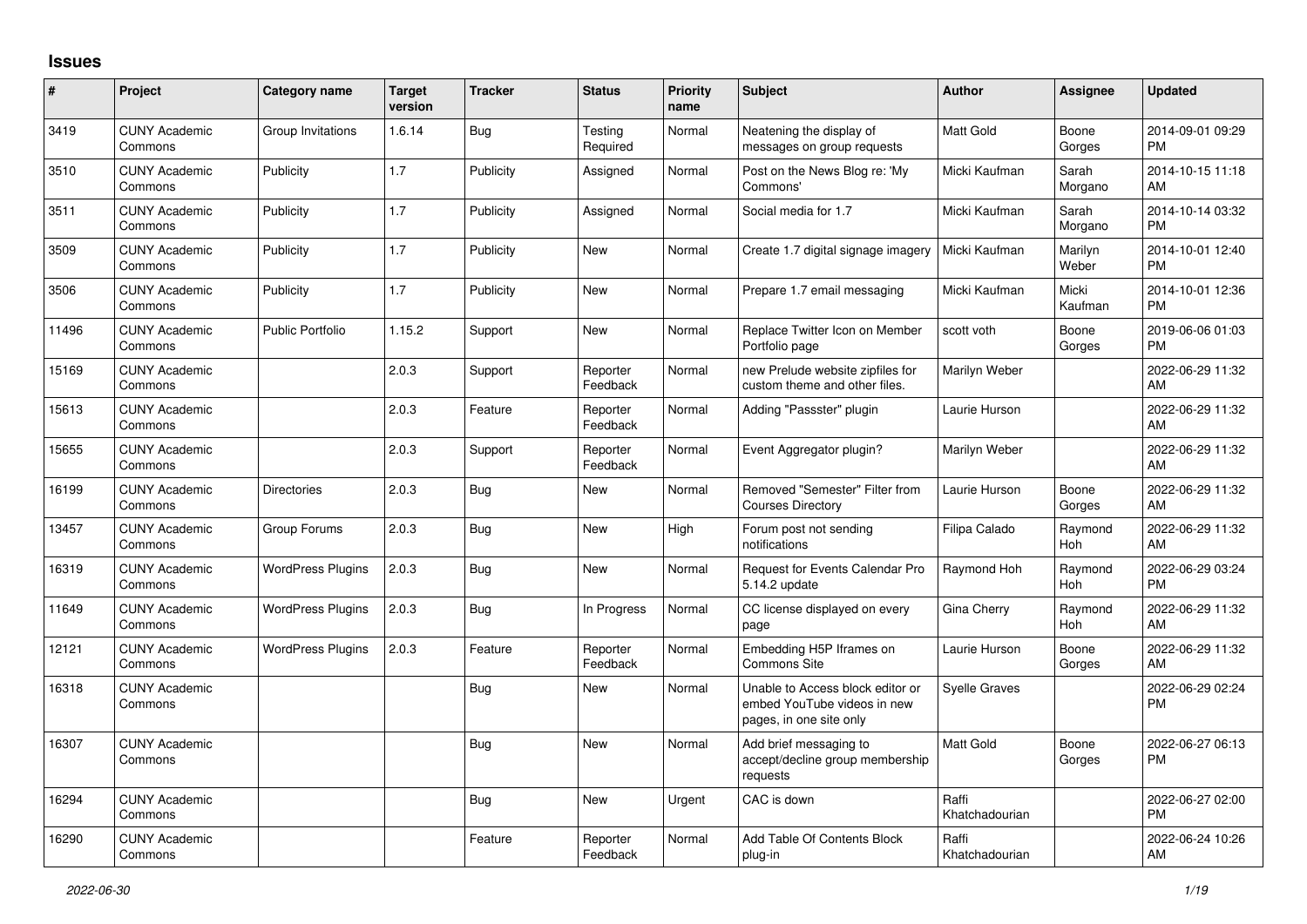| #     | Project                                                                 | <b>Category name</b> | <b>Target</b><br>version | <b>Tracker</b> | <b>Status</b>        | <b>Priority</b><br>name | Subject                                                                   | <b>Author</b>           | <b>Assignee</b>     | <b>Updated</b>                |
|-------|-------------------------------------------------------------------------|----------------------|--------------------------|----------------|----------------------|-------------------------|---------------------------------------------------------------------------|-------------------------|---------------------|-------------------------------|
| 16110 | <b>CUNY Academic</b><br>Commons                                         |                      |                          | Support        | Reporter<br>Feedback | Normal                  | remove Creative Commons<br>license from pages?                            | Marilyn Weber           | Raymond<br>Hoh      | 2022-05-17 06:11<br><b>PM</b> |
| 16099 | <b>CUNY Academic</b><br>Commons                                         |                      |                          | Support        | Reporter<br>Feedback | Normal                  | request for Newsletter Glue                                               | Marilyn Weber           |                     | 2022-05-13 12:14<br><b>PM</b> |
| 15685 | <b>CUNY Academic</b><br>Commons                                         |                      |                          | Support        | <b>New</b>           | High                    | problem with chrome?                                                      | Marilyn Weber           |                     | 2022-04-25 03:40<br><b>PM</b> |
| 15757 | <b>CUNY Academic</b><br>Commons                                         |                      |                          | <b>Bug</b>     | <b>New</b>           | Normal                  | Members # do not match                                                    | Laurie Hurson           |                     | 2022-03-30 04:52<br><b>PM</b> |
| 15565 | <b>CUNY Academic</b><br>Commons                                         |                      |                          | Support        | <b>New</b>           | Normal                  | Events - send updates to an email<br>listserv                             | Marilyn Weber           |                     | 2022-03-10 01:06<br><b>PM</b> |
| 15370 | <b>CUNY Academic</b><br>Commons                                         |                      |                          | Support        | Reporter<br>Feedback | Normal                  | All-in-One Event Calendar?                                                | Marilyn Weber           |                     | 2022-02-17 11:03<br>AM        |
| 15260 | <b>CUNY Academic</b><br>Commons                                         |                      |                          | Support        | Reporter<br>Feedback | Normal                  | Diacritical markings   European<br><b>Stages</b>                          | Marilyn Weber           |                     | 2022-02-04 08:16<br>AM        |
| 15045 | <b>CUNY Academic</b><br>Commons                                         |                      |                          | Support        | <b>New</b>           | Normal                  | no result for KCeL in the search<br>box on the commons                    | Marilyn Weber           |                     | 2021-12-10 11:29<br>AM        |
| 14940 | <b>CUNY Academic</b><br>Commons                                         |                      |                          | Bug            | <b>New</b>           | Normal                  | Discrepancy between Commons<br>profile "sites" and actual # of sites      | Laurie Hurson           |                     | 2021-11-08 11:09<br>AM        |
| 14936 | <b>CUNY Academic</b><br>Commons                                         |                      |                          | <b>Bug</b>     | <b>New</b>           | Normal                  | Commons websites blocked by<br>SPS campus network                         | Laurie Hurson           |                     | 2021-11-03 03:57<br><b>PM</b> |
| 14792 | <b>CUNY Academic</b><br>Commons                                         |                      |                          | Bug            | <b>New</b>           | Normal                  | Inconsistent email notifications<br>from gravity forms                    | Raffi<br>Khatchadourian |                     | 2021-10-04 01:50<br><b>PM</b> |
| 14784 | <b>CUNY Academic</b><br>Commons                                         |                      |                          | Support        | Reporter<br>Feedback | Normal                  | User report of logo problem when<br>using Customizer theme                | Marilyn Weber           |                     | 2021-09-17 10:25<br>AM        |
| 11968 | JustPublics@365<br>MediaCamp                                            |                      |                          | Feature        | <b>New</b>           | Normal                  | Nanoscience Retractable Display<br>Unit                                   | Donald Cherry           | Bonnie<br>Eissner   | 2021-02-19 08:50<br>AM        |
| 12062 | AD/O365 Transition<br>from NonMatric to<br><b>Matriculated Students</b> |                      |                          | Feature        | In Progress          | Normal                  | create solution and console<br>project                                    | Emilio Rodriguez        | Emilio<br>Rodriguez | 2019-11-12 03:56<br><b>PM</b> |
| 8992  | <b>NYCDH Community</b><br><b>Site</b>                                   |                      |                          | Bug            | Assigned             | Normal                  | Multiple RBE error reports                                                | <b>Matt Gold</b>        | Raymond<br>Hoh      | 2017-12-11 05:43<br><b>PM</b> |
| 2618  | <b>NYCDH Community</b><br>Site                                          |                      |                          | <b>Bug</b>     | Assigned             | Low                     | Mark blogs as spam when created   Matt Gold<br>by users marked as spam    |                         | Boone<br>Gorges     | 2013-06-09 11:38<br><b>PM</b> |
| 2571  | <b>NYCDH Community</b><br>Site                                          |                      |                          | Feature        | Assigned             | Normal                  | Add Google custom search box to<br>homepage                               | <b>Mark Newton</b>      | Raymond<br>Hoh      | 2013-05-18 07:49<br><b>PM</b> |
| 2574  | <b>NYCDH Community</b><br>Site                                          |                      |                          | Feature        | Assigned             | Normal                  | Add Way to Upload Files to<br>Groups                                      | <b>Mark Newton</b>      | Raymond<br>Hoh      | 2013-05-18 07:46<br><b>PM</b> |
| 2576  | NYCDH Community<br>Site                                                 |                      |                          | Bug            | Hold                 | Low                     | <b>Test Next Button in Javascript</b><br><b>Tutorial Under Activities</b> | <b>Mark Newton</b>      | Alex Gil            | 2013-05-18 02:55<br><b>PM</b> |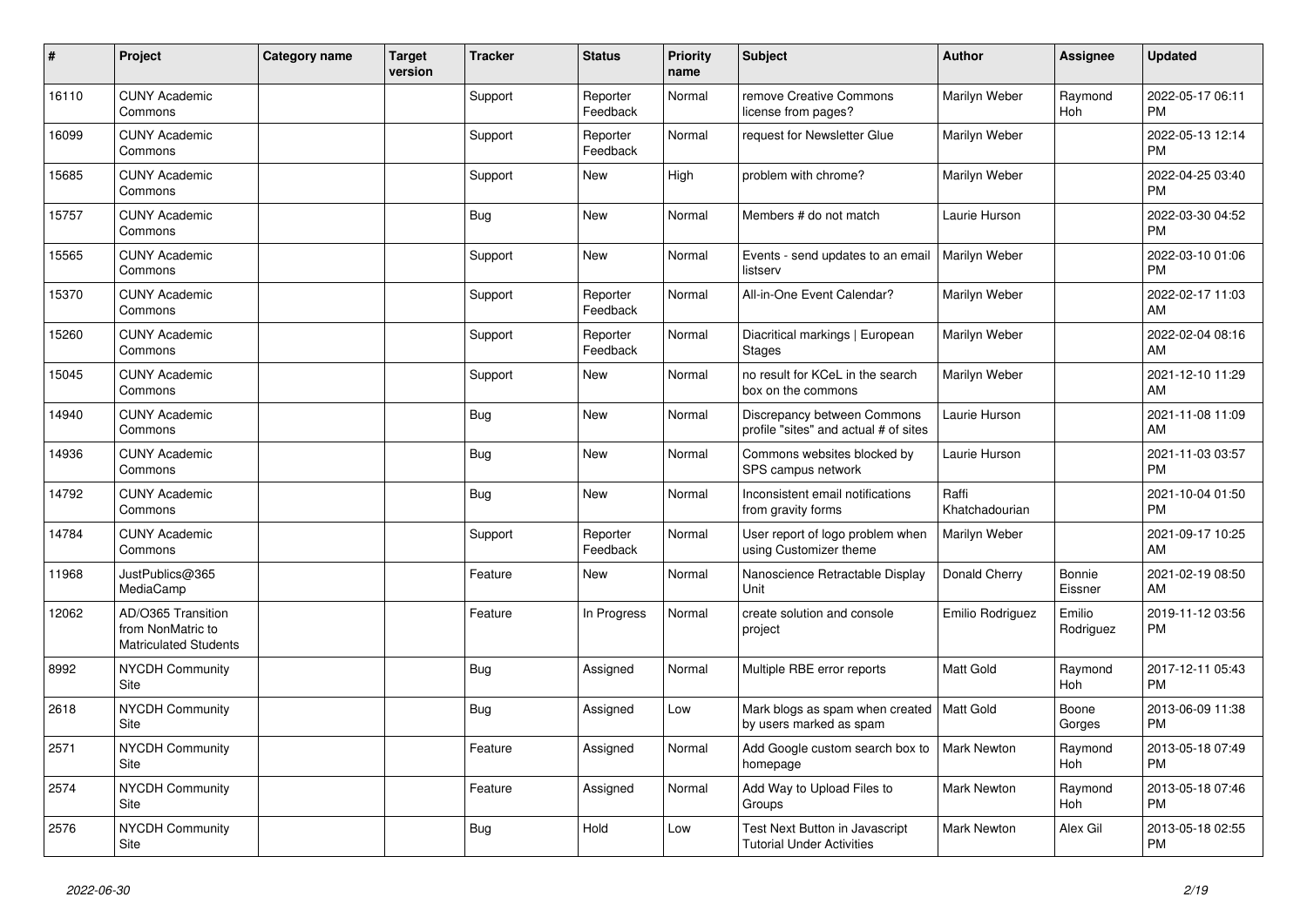| #     | Project                         | <b>Category name</b>           | <b>Target</b><br>version | <b>Tracker</b> | <b>Status</b>        | <b>Priority</b><br>name | <b>Subject</b>                                          | <b>Author</b>           | <b>Assignee</b> | <b>Updated</b>                |
|-------|---------------------------------|--------------------------------|--------------------------|----------------|----------------------|-------------------------|---------------------------------------------------------|-------------------------|-----------------|-------------------------------|
| 2573  | <b>NYCDH Community</b><br>Site  |                                |                          | Feature        | Reporter<br>Feedback | Normal                  | Add dh nyc twitter list feed to site                    | <b>Mark Newton</b>      | Matt Gold       | 2013-05-16 11:42<br><b>PM</b> |
| 2577  | <b>NYCDH Community</b><br>Site  |                                |                          | Feature        | Assigned             | Low                     | Investigate Potential to Add Links<br>to the Forum      | <b>Mark Newton</b>      | Alex Gil        | 2013-05-16 09:40<br><b>PM</b> |
| 14908 | <b>CUNY Academic</b><br>Commons | Performance                    |                          | <b>Bug</b>     | <b>New</b>           | Normal                  | Stale object cache on cdev                              | Raymond Hoh             | Boone<br>Gorges | 2021-12-07 09:45<br>AM        |
| 16177 | <b>CUNY Academic</b><br>Commons | Reply By Email                 |                          | Bug            | <b>New</b>           | Normal                  | Switch to Inbound mode for RBE                          | Raymond Hoh             | Raymond<br>Hoh  | 2022-05-30 04:32<br><b>PM</b> |
| 16255 | <b>CUNY Academic</b><br>Commons | WordPress (misc)               |                          | Bug            | New                  | Normal                  | Need to define 'MULTISITE'<br>constant in wp-config.php | Raymond Hoh             |                 | 2022-06-19 09:31<br>AM        |
| 16245 | <b>CUNY Academic</b><br>Commons | WordPress (misc)               |                          | Bug            | Reporter<br>Feedback | Normal                  | Save Button missing on<br><b>WordPress Profile page</b> | scott voth              | Raymond<br>Hoh  | 2022-06-16 03:09<br><b>PM</b> |
| 15767 | <b>CUNY Academic</b><br>Commons | WordPress (misc)               |                          | Support        | New                  | Normal                  | Site loading slowly                                     | scott voth              | Boone<br>Gorges | 2022-04-04 08:56<br><b>PM</b> |
| 16314 | <b>CUNY Academic</b><br>Commons | <b>WordPress Plugins</b>       |                          | Feature        | New                  | Normal                  | Install Multicollab plug-in?                            | Raffi<br>Khatchadourian |                 | 2022-06-29 03:44<br><b>PM</b> |
| 15516 | <b>CUNY Academic</b><br>Commons | <b>WordPress Plugins</b>       |                          | Bug            | Reporter<br>Feedback | Normal                  | Can't publish or save draft of post<br>on wordpress.com | Raffi<br>Khatchadourian | Raymond<br>Hoh  | 2022-03-02 05:52<br><b>PM</b> |
| 15883 | <b>CUNY Academic</b><br>Commons |                                | 2.1.0                    | Feature        | New                  | Normal                  | Release BPGES update                                    | Boone Gorges            | Boone<br>Gorges | 2022-05-26 10:39<br>AM        |
| 10439 | <b>CUNY Academic</b><br>Commons | Design                         | 2.1.0                    | Design/UX      | New                  | Normal                  | Create Style Guide for Commons                          | Sonja Leix              | Sara Cannon     | 2022-06-28 01:43<br><b>PM</b> |
| 13891 | <b>CUNY Academic</b><br>Commons | Internal Tools and<br>Workflow | 2.1.0                    | Feature        | New                  | Normal                  | Migrate automated linting to<br>GitHub Actions          | Boone Gorges            | Jeremy Felt     | 2022-06-29 11:13<br>AM        |
| 15194 | <b>CUNY Academic</b><br>Commons | Internal Tools and<br>Workflow | 2.1.0                    | Feature        | New                  | Normal                  | PHPCS sniff for un-restored<br>switch_to_blog() calls   | Boone Gorges            | Jeremy Felt     | 2022-05-26 10:45<br>AM        |
| 13946 | <b>CUNY Academic</b><br>Commons | <b>WordPress Plugins</b>       | 2.1.0                    | Support        | Assigned             | Normal                  | <b>Custom Embed handler For</b><br>OneDrive files       | scott voth              | Raymond<br>Hoh  | 2022-05-26 10:46<br>AM        |
| 16092 | <b>CUNY Academic</b><br>Commons |                                | Future<br>release        | Feature        | Hold                 | Normal                  | Don't show main site in Site<br>search results          | Boone Gorges            | Boone<br>Gorges | 2022-05-17 03:12<br><b>PM</b> |
| 11392 | <b>CUNY Academic</b><br>Commons |                                | Future<br>release        | Bug            | New                  | Normal                  | Migrate users away from<br><b>StatPress</b>             | Boone Gorges            |                 | 2019-04-23 03:53<br><b>PM</b> |
| 11131 | <b>CUNY Academic</b><br>Commons |                                | Future<br>release        | Feature        | Reporter<br>Feedback | Normal                  | Image Annotation Plugins                                | Laurie Hurson           |                 | 2019-02-26 11:33<br>AM        |
| 10368 | <b>CUNY Academic</b><br>Commons |                                | Future<br>release        | Feature        | Assigned             | Normal                  | Use ORCID data to populate<br>academic profile page     | Stephen Francoeur       | Boone<br>Gorges | 2018-09-25 01:53<br><b>PM</b> |
| 9207  | <b>CUNY Academic</b><br>Commons |                                | Future<br>release        | Support        | Reporter<br>Feedback | Normal                  | display dashboards made in<br>Tableau?                  | Marilyn Weber           | Boone<br>Gorges | 2018-04-10 10:42<br>AM        |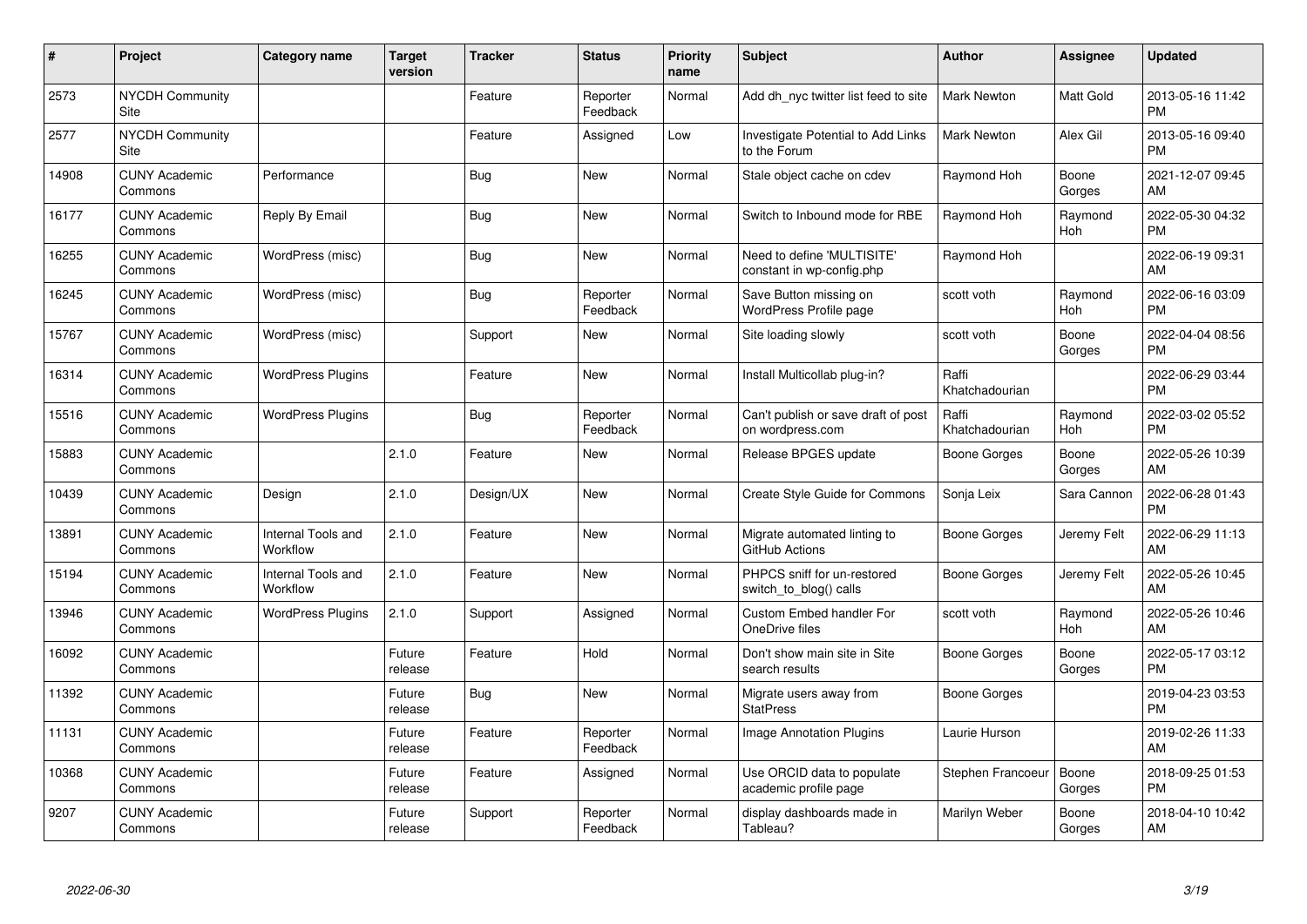| #     | Project                         | <b>Category name</b>      | <b>Target</b><br>version | <b>Tracker</b> | <b>Status</b> | Priority<br>name | <b>Subject</b>                                                                            | Author              | <b>Assignee</b>     | <b>Updated</b>                |
|-------|---------------------------------|---------------------------|--------------------------|----------------|---------------|------------------|-------------------------------------------------------------------------------------------|---------------------|---------------------|-------------------------------|
| 8900  | <b>CUNY Academic</b><br>Commons | Accessibility             | Future<br>release        | Feature        | Assigned      | Normal           | Look into tools to enforce<br>accessibility in WP environment                             | <b>Matt Gold</b>    | Boone<br>Gorges     | 2022-04-26 11:59<br>AM        |
| 8901  | <b>CUNY Academic</b><br>Commons | Accessibility             | Future<br>release        | Feature        | Assigned      | Normal           | Theme analysis for accessibility                                                          | <b>Matt Gold</b>    | Boone<br>Gorges     | 2022-04-26 11:59<br>AM        |
| 5581  | <b>CUNY Academic</b><br>Commons | Analytics                 | Future<br>release        | Feature        | Assigned      | Normal           | Explore alternatives to Google<br>Analytics                                               | Matt Gold           | Valerie<br>Townsend | 2020-04-17 03:12<br><b>PM</b> |
| 1460  | <b>CUNY Academic</b><br>Commons | Analytics                 | Future<br>release        | Feature        | Assigned      | Normal           | Update System Report                                                                      | <b>Brian Foote</b>  | Boone<br>Gorges     | 2015-11-09 06:13<br><b>PM</b> |
| 7022  | <b>CUNY Academic</b><br>Commons | Announcements             | Future<br>release        | Bug            | New           | Normal           | Sitewide announcements should<br>be displayed on, and dismissable<br>from, mapped domains | Boone Gorges        | Boone<br>Gorges     | 2018-03-22 10:18<br>AM        |
| 4635  | <b>CUNY Academic</b><br>Commons | Authentication            | Future<br>release        | Feature        | New           | Normal           | Allow non-WP authentication                                                               | <b>Boone Gorges</b> | Sonja Leix          | 2019-03-01 02:05<br><b>PM</b> |
| 9720  | <b>CUNY Academic</b><br>Commons | Authentication            | Future<br>release        | Feature        | New           | Normal           | The Commons should be an<br>oAuth provider                                                | <b>Boone Gorges</b> |                     | 2019-03-01 02:04<br><b>PM</b> |
| 8835  | <b>CUNY Academic</b><br>Commons | Blogs (BuddyPress)        | Future<br>release        | Feature        | New           | Normal           | Extend cuny is shortlinks to sites                                                        | Luke Waltzer        | Boone<br>Gorges     | 2022-04-26 11:59<br>AM        |
| 8836  | <b>CUNY Academic</b><br>Commons | Blogs (BuddyPress)        | Future<br>release        | Feature        | Assigned      | Normal           | Redesign site launch process                                                              | Matt Gold           | Boone<br>Gorges     | 2019-10-03 02:49<br>PM        |
| 6078  | <b>CUNY Academic</b><br>Commons | Blogs (BuddyPress)        | Future<br>release        | Feature        | New           | Normal           | <b>Explore Adding Network Blog</b><br>Metadata Plugin                                     | Luke Waltzer        | Luke Waltzer        | 2016-10-11 10:29<br><b>PM</b> |
| 5691  | <b>CUNY Academic</b><br>Commons | <b>Blogs (BuddyPress)</b> | Future<br>release        | Bug            | Assigned      | High             | Differing numbers on Sites display                                                        | <b>Matt Gold</b>    | Raymond<br>Hoh      | 2016-06-13 01:37<br><b>PM</b> |
| 11243 | <b>CUNY Academic</b><br>Commons | <b>BuddyPress</b> (misc)  | Future<br>release        | Bug            | New           | Normal           | Audit bp-custom.php                                                                       | Raymond Hoh         | Raymond<br>Hoh      | 2022-04-26 11:59<br>AM        |
| 7624  | <b>CUNY Academic</b><br>Commons | BuddyPress (misc)         | Future<br>release        | Design/UX      | <b>New</b>    | Normal           | <b>BP</b> Notifications                                                                   | Luke Waltzer        | Paige Dupont        | 2017-02-08 10:43<br><b>PM</b> |
| 1423  | <b>CUNY Academic</b><br>Commons | BuddyPress (misc)         | Future<br>release        | Feature        | Assigned      | Low              | Show an avatar for pingback<br>comment activity items                                     | Boone Gorges        | <b>Tahir Butt</b>   | 2016-10-24 12:03<br><b>PM</b> |
| 554   | <b>CUNY Academic</b><br>Commons | BuddyPress (misc)         | Future<br>release        | Feature        | Assigned      | Normal           | Add Trackback notifications to<br>site-wide activity feed                                 | <b>Matt Gold</b>    | Boone<br>Gorges     | 2015-11-09 06:19<br><b>PM</b> |
| 2325  | <b>CUNY Academic</b><br>Commons | <b>BuddyPress</b> (misc)  | Future<br>release        | Feature        | Assigned      | Low              | Profile should have separate fields<br>for first/last names                               | local admin         | Boone<br>Gorges     | 2015-11-09 06:09<br><b>PM</b> |
| 310   | <b>CUNY Academic</b><br>Commons | BuddyPress (misc)         | Future<br>release        | Feature        | Assigned      | Low              | Friend Request Email                                                                      | Matt Gold           | Samantha<br>Raddatz | 2015-11-09 05:08<br><b>PM</b> |
| 599   | <b>CUNY Academic</b><br>Commons | BuddyPress (misc)         | Future<br>release        | Feature        | Assigned      | Normal           | Consider adding rating plugins for<br><b>BuddyPress/BBPress</b>                           | Matt Gold           | Boone<br>Gorges     | 2011-08-22 06:50<br><b>PM</b> |
| 635   | <b>CUNY Academic</b><br>Commons | BuddyPress (misc)         | Future<br>release        | Feature        | Assigned      | Normal           | Big Blue Button -<br>Videoconferencing in Groups and<br><b>Blogs</b>                      | <b>Matt Gold</b>    | Boone<br>Gorges     | 2011-03-14 03:24<br><b>PM</b> |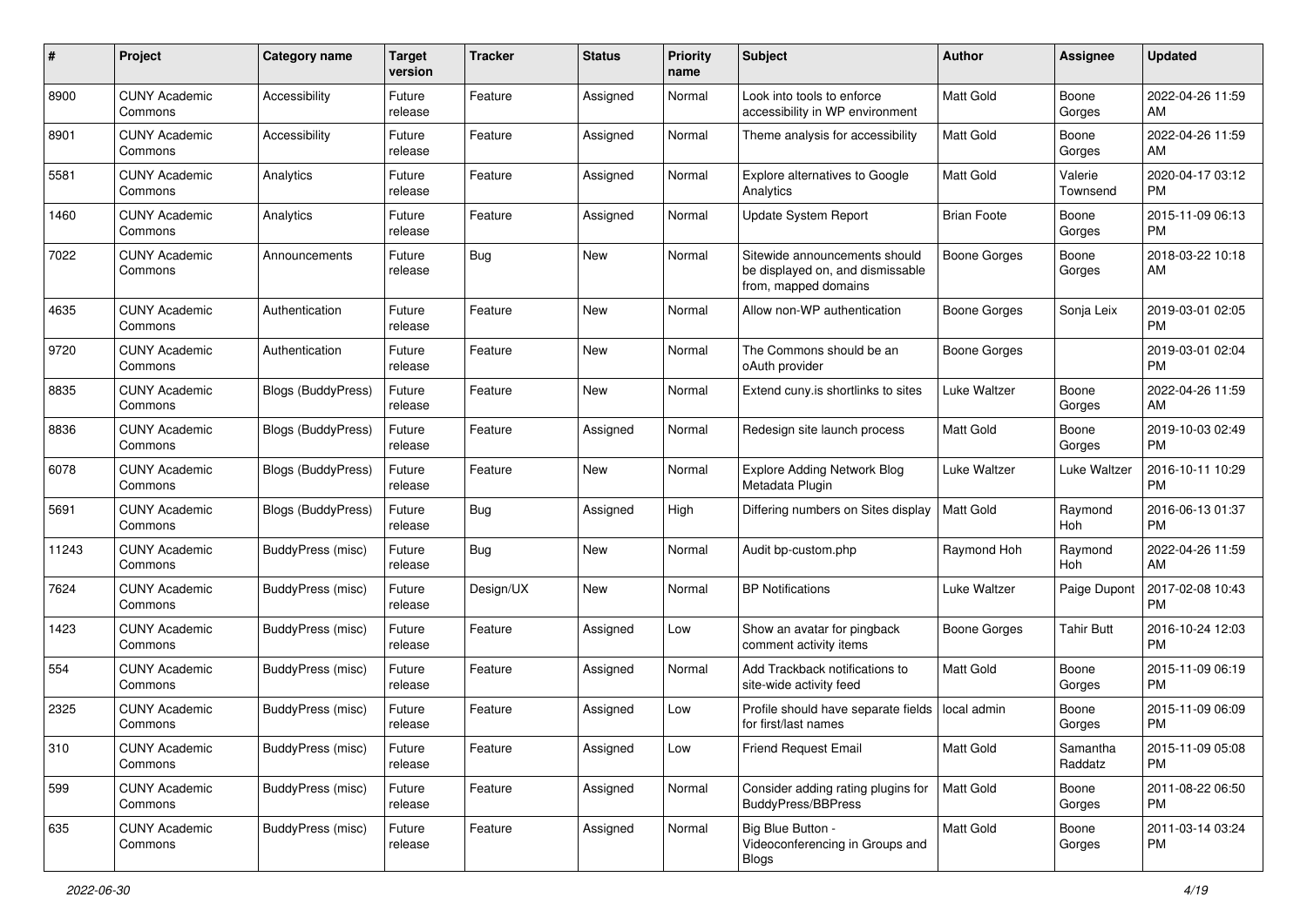| #     | Project                         | <b>Category name</b>   | Target<br>version | <b>Tracker</b> | <b>Status</b> | <b>Priority</b><br>name | <b>Subject</b>                                                    | <b>Author</b>    | <b>Assignee</b>     | <b>Updated</b>                |
|-------|---------------------------------|------------------------|-------------------|----------------|---------------|-------------------------|-------------------------------------------------------------------|------------------|---------------------|-------------------------------|
| 500   | <b>CUNY Academic</b><br>Commons | BuddyPress (misc)      | Future<br>release | Feature        | Assigned      | Normal                  | <b>Export Group Data</b>                                          | Matt Gold        | Boone<br>Gorges     | 2010-12-19 12:09<br><b>PM</b> |
| 435   | <b>CUNY Academic</b><br>Commons | BuddyPress (misc)      | Future<br>release | Feature        | Assigned      | Normal                  | Include Avatar Images in Forum<br><b>Post Notification Emails</b> | Matt Gold        | Boone<br>Gorges     | 2010-12-08 12:40<br><b>PM</b> |
| 377   | <b>CUNY Academic</b><br>Commons | BuddyPress (misc)      | Future<br>release | Feature        | Assigned      | Normal                  | Like buttons                                                      | Matt Gold        | Boone<br>Gorges     | 2010-11-16 05:13<br><b>PM</b> |
| 58    | <b>CUNY Academic</b><br>Commons | BuddyPress (misc)      | Future<br>release | Feature        | Assigned      | Low                     | Make member search sortable by<br>last name                       | Roberta Brody    | Boone<br>Gorges     | 2010-08-26 02:38<br><b>PM</b> |
| 6389  | <b>CUNY Academic</b><br>Commons | <b>BuddyPress Docs</b> | Future<br>release | Feature        | New           | Low                     | Make Discussion Area Visible<br>When Editing a Doc                | Luke Waltzer     | Boone<br>Gorges     | 2016-10-21 04:16<br><b>PM</b> |
| 1417  | <b>CUNY Academic</b><br>Commons | <b>BuddyPress Docs</b> | Future<br>release | Feature        | Assigned      | Low                     | Bulk actions for BuddyPress Docs                                  | Boone Gorges     | Boone<br>Gorges     | 2016-10-17 10:41<br><b>PM</b> |
| 2523  | <b>CUNY Academic</b><br>Commons | <b>BuddyPress Docs</b> | Future<br>release | Feature        | Assigned      | Normal                  | Allow Users to Upload Images to<br><b>BP</b> Docs                 | <b>Matt Gold</b> | Boone<br>Gorges     | 2015-11-09 06:14<br><b>PM</b> |
| 1744  | <b>CUNY Academic</b><br>Commons | <b>BuddyPress Docs</b> | Future<br>release | Feature        | Assigned      | Normal                  | Spreadsheet-style Docs                                            | Boone Gorges     | Boone<br>Gorges     | 2015-11-09 06:13<br><b>PM</b> |
| 519   | <b>CUNY Academic</b><br>Commons | <b>BuddyPress Docs</b> | Future<br>release | Feature        | Assigned      | Low                     | TOC for individual docs - for new<br>BP "wiki-like" plugin        | scott voth       | Boone<br>Gorges     | 2015-11-09 05:54<br><b>PM</b> |
| 1422  | <b>CUNY Academic</b><br>Commons | <b>BuddyPress Docs</b> | Future<br>release | Feature        | Assigned      | Normal                  | Make "created Doc" activity icons<br>non-mini                     | Boone Gorges     | Boone<br>Gorges     | 2015-11-09 05:48<br><b>PM</b> |
| 618   | <b>CUNY Academic</b><br>Commons | <b>BuddyPress Docs</b> | Future<br>release | Feature        | Assigned      | Normal                  | <b>BuddyPress Docs: export formats</b>                            | Boone Gorges     | Boone<br>Gorges     | 2015-11-09 05:38<br><b>PM</b> |
| 4226  | <b>CUNY Academic</b><br>Commons | <b>BuddyPress Docs</b> | Future<br>release | Design/UX      | New           | Normal                  | Add option to connect a Doc with<br>a Group                       | Samantha Raddatz | Samantha<br>Raddatz | 2015-09-09 04:08<br><b>PM</b> |
| 13466 | <b>CUNY Academic</b><br>Commons | Cavalcade              | Future<br>release | Feature        | New           | Normal                  | Automated cleanup for duplicate<br>Cavalcade tasks                | Boone Gorges     | Boone<br>Gorges     | 2020-10-13 05:24<br>PM        |
| 10226 | <b>CUNY Academic</b><br>Commons | Courses                | Future<br>release | Feature        | New           | Normal                  | Add "My Courses" to drop down<br>list                             | scott voth       | Boone<br>Gorges     | 2021-11-19 12:42<br><b>PM</b> |
| 11789 | <b>CUNY Academic</b><br>Commons | Courses                | Future<br>release | Feature        | New           | Normal                  | Ability to remove item from<br>Courses list                       | Laurie Hurson    | Sonja Leix          | 2019-09-24 12:28<br><b>PM</b> |
| 2754  | <b>CUNY Academic</b><br>Commons | Design                 | Future<br>release | Feature        | Assigned      | Normal                  | Determine strategy for CAC logo<br>handling in top header         | Micki Kaufman    | Chris Stein         | 2015-01-05 08:53<br><b>PM</b> |
| 860   | <b>CUNY Academic</b><br>Commons | Design                 | Future<br>release | Design/UX      | Assigned      | Normal                  | <b>Standardize Button Treatment</b><br><b>Across the Commons</b>  | Chris Stein      | <b>Chris Stein</b>  | 2014-05-01 09:45<br>AM        |
| 4225  | <b>CUNY Academic</b><br>Commons | DiRT Integration       | Future<br>release | Design/UX      | <b>New</b>    | Normal                  | Add information to DIRT page (in<br>Create a Group)               | Samantha Raddatz | Matt Gold           | 2015-06-26 03:14<br><b>PM</b> |
| 14496 | <b>CUNY Academic</b><br>Commons | Domain Mapping         | Future<br>release | Bug            | New           | Normal                  | Mapped domain SSO uses<br>third-party cookies                     | Raymond Hoh      | Raymond<br>Hoh      | 2021-05-24 04:03<br>PM        |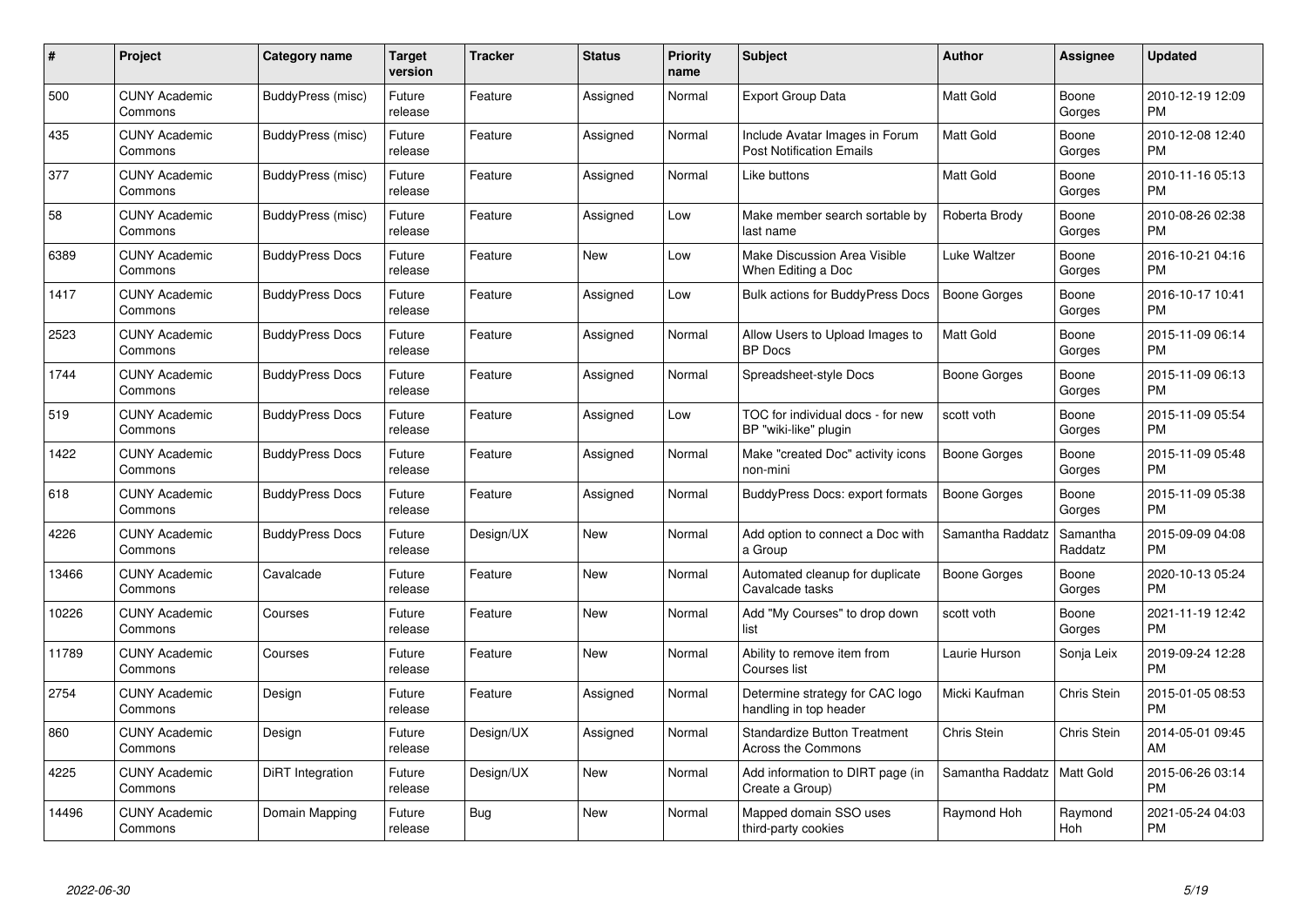| #     | Project                         | <b>Category name</b>       | <b>Target</b><br>version | <b>Tracker</b> | <b>Status</b>        | Priority<br>name | <b>Subject</b>                                                                       | <b>Author</b>       | <b>Assignee</b> | <b>Updated</b>                |
|-------|---------------------------------|----------------------------|--------------------------|----------------|----------------------|------------------|--------------------------------------------------------------------------------------|---------------------|-----------------|-------------------------------|
| 1167  | <b>CUNY Academic</b><br>Commons | <b>Email Invitations</b>   | Future<br>release        | Feature        | New                  | Low              | Allow email invitations to be resent                                                 | Boone Gorges        | Boone<br>Gorges | 2015-11-12 12:53<br>AM        |
| 1165  | <b>CUNY Academic</b><br>Commons | <b>Email Invitations</b>   | Future<br>release        | Feature        | Assigned             | Low              | Allow saved lists of invitees under<br>Send Invites                                  | Boone Gorges        | Boone<br>Gorges | 2015-11-09 06:03<br><b>PM</b> |
| 1166  | <b>CUNY Academic</b><br>Commons | <b>Email Invitations</b>   | Future<br>release        | Feature        | New                  | Low              | Better organizational tools for Sent<br><b>Invites</b>                               | Boone Gorges        | Boone<br>Gorges | 2015-11-09 06:02<br><b>PM</b> |
| 15604 | <b>CUNY Academic</b><br>Commons | <b>Email Notifications</b> | Future<br>release        | Feature        | Assigned             | Normal           | Restructure Commons Group<br>Digest Email Messages                                   | Matt Gold           | Boone<br>Gorges | 2022-05-26 10:45<br>AM        |
| 12042 | <b>CUNY Academic</b><br>Commons | <b>Email Notifications</b> | Future<br>release        | Feature        | New                  | Normal           | Improved error logging for BPGES<br>send queue                                       | <b>Boone Gorges</b> | Boone<br>Gorges | 2021-11-19 12:25<br><b>PM</b> |
| 11971 | <b>CUNY Academic</b><br>Commons | <b>Email Notifications</b> | Future<br>release        | Bug            | Reporter<br>Feedback | Low              | Pictures obscured in emailed post<br>notifications                                   | Marilyn Weber       | Raymond<br>Hoh  | 2019-11-21 01:14<br><b>PM</b> |
| 5992  | <b>CUNY Academic</b><br>Commons | <b>Email Notifications</b> | Future<br>release        | Feature        | New                  | Normal           | Changing the From line of<br>autogenerated blog emails                               | Marilyn Weber       |                 | 2018-09-27 05:19<br><b>PM</b> |
| 333   | <b>CUNY Academic</b><br>Commons | <b>Email Notifications</b> | Future<br>release        | Feature        | Assigned             | Low              | <b>Delay Forum Notification Email</b><br>Delivery Until After Editing Period<br>Ends | <b>Matt Gold</b>    | Raymond<br>Hoh  | 2015-11-09 06:01<br>PM        |
| 11531 | <b>CUNY Academic</b><br>Commons | Events                     | Future<br>release        | Feature        | New                  | Normal           | Main Events calendar should<br>include non-public events that<br>user has access to  | scott voth          | Boone<br>Gorges | 2019-06-11 10:00<br>AM        |
| 5016  | <b>CUNY Academic</b><br>Commons | Events                     | Future<br>release        | Feature        | Assigned             | Low              | Allow comments to be posted on<br>events                                             | Matt Gold           | Raymond<br>Hoh  | 2019-03-01 02:23<br><b>PM</b> |
| 4481  | <b>CUNY Academic</b><br>Commons | Events                     | Future<br>release        | Feature        | <b>New</b>           | Normal           | Group admins/mods should have<br>the ability to unlink an event from<br>the group    | Boone Gorges        | Boone<br>Gorges | 2017-04-24 03:53<br><b>PM</b> |
| 6749  | <b>CUNY Academic</b><br>Commons | Events                     | Future<br>release        | Bug            | New                  | Low              | BPEO iCal request can trigger<br>very large number of DB queries                     | Boone Gorges        | Raymond<br>Hoh  | 2016-11-15 10:09<br><b>PM</b> |
| 4903  | <b>CUNY Academic</b><br>Commons | Events                     | Future<br>release        | Design/UX      | Assigned             | Normal           | Improving visual appearance of<br>event calendars                                    | Matt Gold           | Boone<br>Gorges | 2016-10-13 11:51<br>AM        |
| 5696  | <b>CUNY Academic</b><br>Commons | Events                     | Future<br>release        | Feature        | Assigned             | Normal           | Events Calendar - display options<br>calendar aggregation                            | <b>Matt Gold</b>    | Boone<br>Gorges | 2016-10-13 11:44<br><b>AM</b> |
| 4438  | <b>CUNY Academic</b><br>Commons | Events                     | Future<br>release        | Bug            | Assigned             | Normal           | Events Calendar - Export<br><b>Recurring Events</b>                                  | scott voth          | Daniel Jones    | 2016-05-23 04:25<br><b>PM</b> |
| 4592  | <b>CUNY Academic</b><br>Commons | Events                     | Future<br>release        | Design/UX      | <b>New</b>           | Normal           | Event Creation - Venue Dropdown<br>Slow                                              | Samantha Raddatz    | Boone<br>Gorges | 2015-09-14 04:56<br><b>PM</b> |
| 4238  | <b>CUNY Academic</b><br>Commons | Events                     | Future<br>release        | Feature        | Assigned             | Normal           | Copy Events to Other Groups?                                                         | Matt Gold           | Boone<br>Gorges | 2015-07-02 10:08<br>AM        |
| 4053  | <b>CUNY Academic</b><br>Commons | Events                     | Future<br>release        | Feature        | Assigned             | Normal           | Create new tab for past events                                                       | <b>Matt Gold</b>    | Boone<br>Gorges | 2015-05-12 02:10<br>PM        |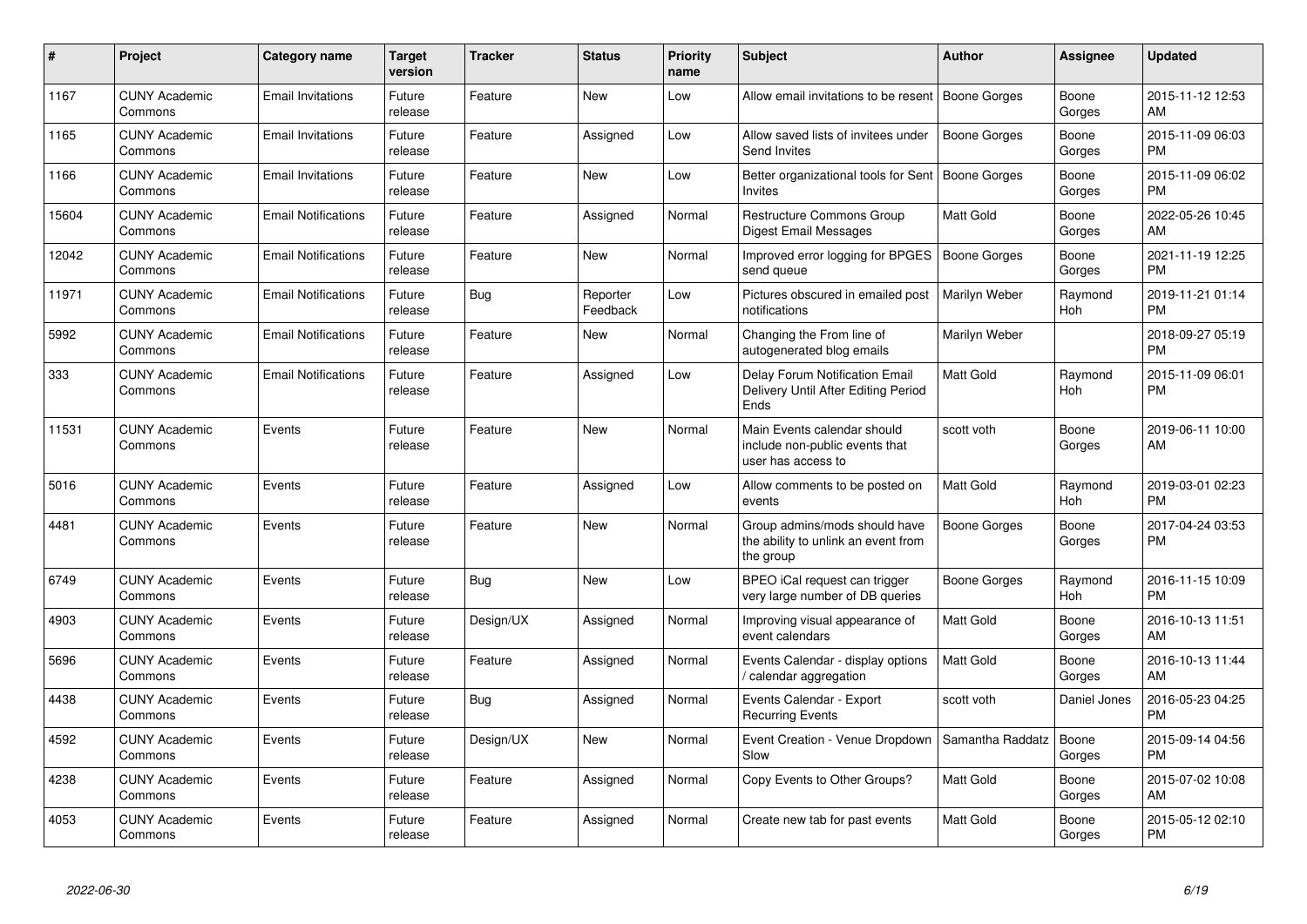| #     | Project                         | Category name      | <b>Target</b><br>version | <b>Tracker</b> | <b>Status</b> | <b>Priority</b><br>name | Subject                                                                      | Author              | <b>Assignee</b>     | <b>Updated</b>                |
|-------|---------------------------------|--------------------|--------------------------|----------------|---------------|-------------------------|------------------------------------------------------------------------------|---------------------|---------------------|-------------------------------|
| 3475  | <b>CUNY Academic</b><br>Commons | Events             | Future<br>release        | Feature        | Assigned      | Normal                  | Request to add plugin to<br>streamline room<br>booking/appointment booking   | Naomi Barrettara    | Boone<br>Gorges     | 2014-12-01 05:14<br>PM        |
| 3580  | <b>CUNY Academic</b><br>Commons | Group Blogs        | Future<br>release        | Feature        | <b>New</b>    | Normal                  | Multiple blogs per group                                                     | <b>Boone Gorges</b> | Boone<br>Gorges     | 2018-02-20 02:02<br><b>PM</b> |
| 8756  | <b>CUNY Academic</b><br>Commons | Group Blogs        | Future<br>release        | Feature        | Hold          | Normal                  | Connect multiple blogs to one<br>group?                                      | <b>Matt Gold</b>    | Boone<br>Gorges     | 2017-09-30 10:42<br>AM        |
| 653   | <b>CUNY Academic</b><br>Commons | Group Blogs        | Future<br>release        | Feature        | Assigned      | Normal                  | Redesign Integration of Groups<br>and Blogs                                  | Matt Gold           | Samantha<br>Raddatz | 2015-11-09 05:40<br><b>PM</b> |
| 12091 | <b>CUNY Academic</b><br>Commons | <b>Group Files</b> | Future<br>release        | Feature        | New           | Normal                  | Improved pre-upload file validation<br>for bp-group-documents                | Boone Gorges        | Boone<br>Gorges     | 2019-11-14 01:21<br><b>PM</b> |
| 11834 | <b>CUNY Academic</b><br>Commons | <b>Group Files</b> | Future<br>release        | Feature        | <b>New</b>    | Normal                  | Improved tools for managing<br>group file folders                            | Boone Gorges        | Sonja Leix          | 2019-09-06 03:55<br><b>PM</b> |
| 1192  | <b>CUNY Academic</b><br>Commons | <b>Group Files</b> | Future<br>release        | Feature        | Assigned      | Low                     | When posting group files, allow<br>users to add a category without<br>saving | <b>Matt Gold</b>    | Raymond<br>Hoh      | 2015-11-09 05:53<br><b>PM</b> |
| 3354  | <b>CUNY Academic</b><br>Commons | <b>Group Files</b> | Future<br>release        | Feature        | Assigned      | Low                     | Allow Group Download of Multiple<br><b>Selected Files</b>                    | Matt Gold           | Chris Stein         | 2014-08-01 08:50<br>AM        |
| 3080  | <b>CUNY Academic</b><br>Commons | <b>Group Files</b> | Future<br>release        | Feature        | Assigned      | Low                     | Create a system to keep track of<br>file changes                             | <b>Matt Gold</b>    | Boone<br>Gorges     | 2014-02-26 10:04<br><b>PM</b> |
| 13199 | <b>CUNY Academic</b><br>Commons | Group Forums       | Future<br>release        | Feature        | <b>New</b>    | Normal                  | Favoring Groups over bbPress<br>plugin                                       | Colin McDonald      | Colin<br>McDonald   | 2021-11-19 12:28<br>PM        |
| 13358 | <b>CUNY Academic</b><br>Commons | Group Forums       | Future<br>release        | Feature        | New           | Normal                  | Improved UI for group forum<br>threading settings                            | Boone Gorges        | Raymond<br>Hoh      | 2021-11-19 12:27<br><b>PM</b> |
| 10659 | <b>CUNY Academic</b><br>Commons | Group Forums       | Future<br>release        | Feature        | Assigned      | Normal                  | Post to multiple groups via email                                            | <b>Matt Gold</b>    | Raymond<br>Hoh      | 2018-11-15 12:54<br>AM        |
| 9835  | <b>CUNY Academic</b><br>Commons | Group Forums       | Future<br>release        | Bug            | Assigned      | Normal                  | add a "like" function?                                                       | Marilyn Weber       | <b>Erik Trainer</b> | 2018-06-05 01:49<br><b>PM</b> |
| 6392  | <b>CUNY Academic</b><br>Commons | Group Forums       | Future<br>release        | Design/UX      | Assigned      | Low                     | Composition/Preview Panes in<br>Forum Posts                                  | Luke Waltzer        | Paige Dupont        | 2016-10-21 04:26<br><b>PM</b> |
| 5268  | <b>CUNY Academic</b><br>Commons | Group Forums       | Future<br>release        | Bug            | Assigned      | Normal                  | Long-time to post to multiple<br>groups                                      | Luke Waltzer        | Daniel Jones        | 2016-09-07 06:31<br><b>PM</b> |
| 3192  | <b>CUNY Academic</b><br>Commons | Group Forums       | Future<br>release        | Feature        | Assigned      | Normal                  | Customizable forum views for<br>bbPress 2.x group forums                     | Boone Gorges        | Raymond<br>Hoh      | 2015-11-09 12:47<br>PM        |
| 4221  | <b>CUNY Academic</b><br>Commons | Group Forums       | Future<br>release        | Design/UX      | Assigned      | Normal                  | Add 'Number of Posts' display<br>option to Forum page                        | Samantha Raddatz    | Samantha<br>Raddatz | 2015-06-26 02:21<br>PM        |
| 3059  | <b>CUNY Academic</b><br>Commons | Group Forums       | Future<br>release        | Design/UX      | New           | Normal                  | Forum Post Permissable Content<br><b>Explanatory Text</b>                    | Chris Stein         | Chris Stein         | 2015-04-02 11:27<br>AM        |
| 3193  | <b>CUNY Academic</b><br>Commons | Group Forums       | Future<br>release        | Feature        | Assigned      | Normal                  | bbPress 2.x dynamic roles and<br><b>RBE</b>                                  | Boone Gorges        | Boone<br>Gorges     | 2014-09-30 01:30<br><b>PM</b> |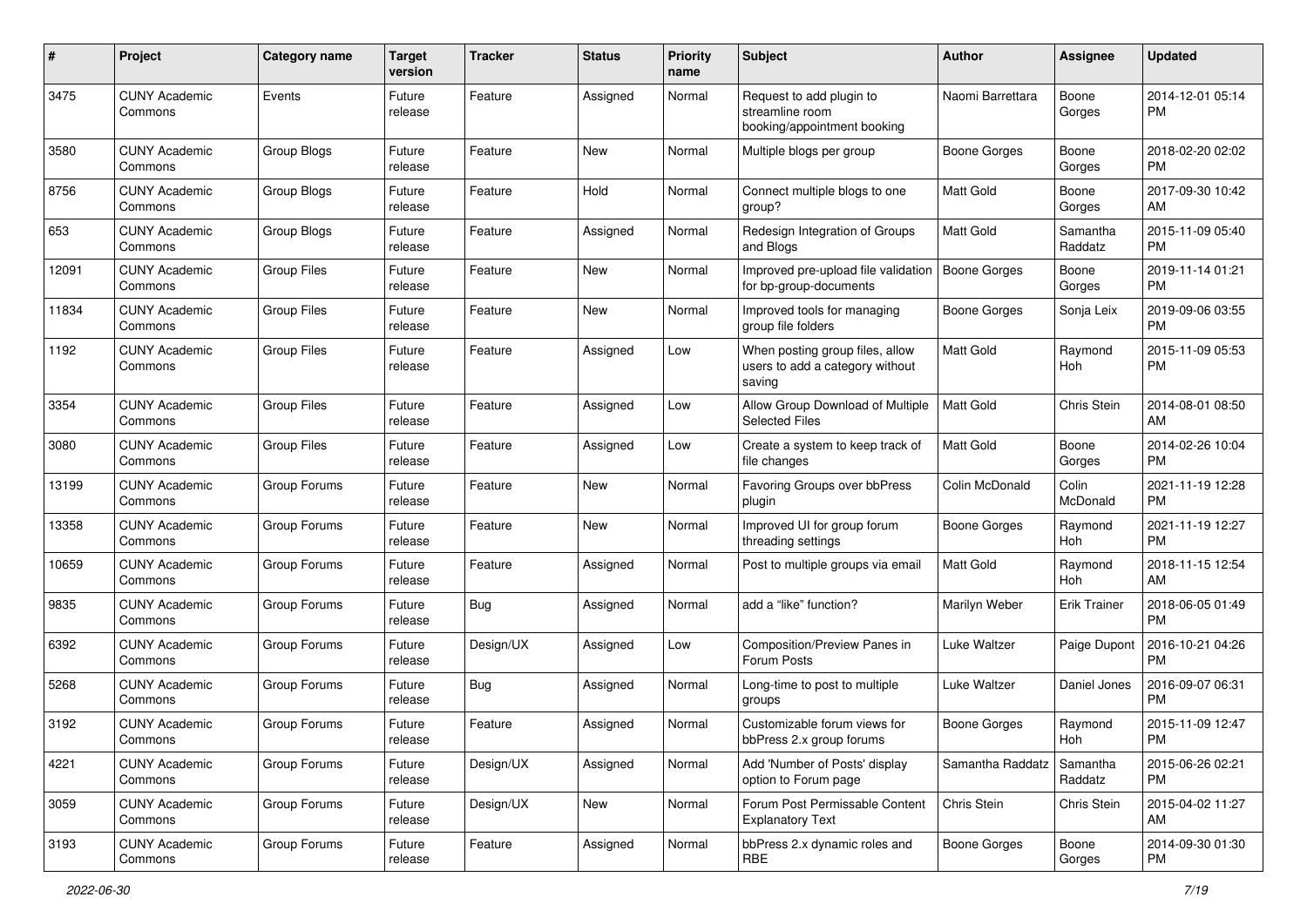| #     | Project                         | <b>Category name</b>        | <b>Target</b><br>version | <b>Tracker</b> | <b>Status</b>        | <b>Priority</b><br>name | <b>Subject</b>                                                                             | <b>Author</b>     | Assignee            | <b>Updated</b>                |
|-------|---------------------------------|-----------------------------|--------------------------|----------------|----------------------|-------------------------|--------------------------------------------------------------------------------------------|-------------------|---------------------|-------------------------------|
| 585   | <b>CUNY Academic</b><br>Commons | Group Forums                | Future<br>release        | Feature        | Assigned             | Normal                  | Merge Forum Topics                                                                         | Sarah Morgano     | Boone<br>Gorges     | 2011-07-06 04:11<br><b>PM</b> |
| 2610  | <b>CUNY Academic</b><br>Commons | Group Invitations           | Future<br>release        | Feature        | Assigned             | Low                     | Request: Custom invitation<br>message to group invites                                     | local admin       | Boone<br>Gorges     | 2015-11-09 06:13<br><b>PM</b> |
| 1456  | <b>CUNY Academic</b><br>Commons | Group Invitations           | Future<br>release        | Feature        | Reporter<br>Feedback | Low                     | Invite to Group Button from Profile<br>Field                                               | <b>Matt Gold</b>  | Samantha<br>Raddatz | 2015-11-09 05:59<br><b>PM</b> |
| 3308  | <b>CUNY Academic</b><br>Commons | Group Invitations           | Future<br>release        | Feature        | Assigned             | Normal                  | Allow members to rescind group<br>invitations                                              | <b>Matt Gold</b>  | Boone<br>Gorges     | 2015-04-01 08:53<br><b>PM</b> |
| 13650 | <b>CUNY Academic</b><br>Commons | Group Library               | Future<br>release        | Feature        | New                  | Normal                  | Forum Attachments in Group<br>Library                                                      | Laurie Hurson     |                     | 2021-11-19 12:30<br><b>PM</b> |
| 14309 | <b>CUNY Academic</b><br>Commons | Group Library               | Future<br>release        | Feature        | New                  | Normal                  | Better handling of<br>bp_group_document file download<br>attempts when file is not present | Boone Gorges      | Boone<br>Gorges     | 2021-11-19 12:28<br><b>PM</b> |
| 13370 | <b>CUNY Academic</b><br>Commons | Group Library               | Future<br>release        | Feature        | <b>New</b>           | Normal                  | Library bulk deletion and folder<br>editing                                                | Colin McDonald    | Boone<br>Gorges     | 2020-10-13 10:41<br>AM        |
| 7115  | <b>CUNY Academic</b><br>Commons | Groups (misc)               | Future<br>release        | Feature        | Reporter<br>Feedback | Normal                  | make licensing info clear during<br>group creation                                         | Matt Gold         | Raymond<br>Hoh      | 2020-12-08 11:32<br>AM        |
| 12446 | <b>CUNY Academic</b><br>Commons | Groups (misc)               | Future<br>release        | Feature        | Reporter<br>Feedback | Normal                  | Toggle default site to group forum<br>posting                                              | Laurie Hurson     | Laurie Hurson       | 2020-03-10 11:57<br>AM        |
| 1544  | <b>CUNY Academic</b><br>Commons | Groups (misc)               | Future<br>release        | Feature        | Reporter<br>Feedback | Normal                  | Group Filtering and Sorting                                                                | <b>Matt Gold</b>  | Chris Stein         | 2019-03-01 02:25<br><b>PM</b> |
| 481   | <b>CUNY Academic</b><br>Commons | Groups (misc)               | Future<br>release        | Feature        | Assigned             | Normal                  | ability to archive inactive groups<br>and blogs                                            | Michael Mandiberg | Samantha<br>Raddatz | 2015-11-09 05:56<br><b>PM</b> |
| 3458  | <b>CUNY Academic</b><br>Commons | Groups (misc)               | Future<br>release        | Feature        | Assigned             | Normal                  | Filter Members of Group by<br>Campus                                                       | Michael Smith     | Samantha<br>Raddatz | 2014-09-26 08:32<br><b>PM</b> |
| 4980  | <b>CUNY Academic</b><br>Commons | Home Page                   | Future<br>release        | Feature        | Assigned             | Normal                  | CAC Featured Content -- Adding<br>Randomization                                            | Matt Gold         | Boone<br>Gorges     | 2016-12-12 03:01<br><b>PM</b> |
| 1888  | <b>CUNY Academic</b><br>Commons | Home Page                   | Future<br>release        | Feature        | Assigned             | Normal                  | Refactor BP MPO Activity Filter to<br>support proper pagination                            | Sarah Morgano     | Boone<br>Gorges     | 2014-05-01 07:11<br><b>PM</b> |
| 1983  | <b>CUNY Academic</b><br>Commons | Home Page                   | Future<br>release        | Feature        | Assigned             | Low                     | Media Library integration with<br><b>Featured Content plugin</b>                           | Boone Gorges      | Dominic<br>Giglio   | 2014-03-17 10:34<br>AM        |
| 10580 | <b>CUNY Academic</b><br>Commons | Information<br>Architecture | Future<br>release        | Design/UX      | New                  | Normal                  | Primary nav item review                                                                    | Boone Gorges      | Sara Cannon         | 2022-06-28 01:29<br><b>PM</b> |
| 5234  | <b>CUNY Academic</b><br>Commons | Membership                  | Future<br>release        | Feature        | Assigned             | Normal                  | Write Unconfirmed patch for WP                                                             | Boone Gorges      | Boone<br>Gorges     | 2016-10-24 11:18<br>AM        |
| 3517  | <b>CUNY Academic</b><br>Commons | My Commons                  | Future<br>release        | Feature        | Assigned             | Normal                  | Mute/Unmute My Commons<br>updates                                                          | <b>Matt Gold</b>  | Raymond<br>Hoh      | 2015-11-09 01:19<br><b>PM</b> |
| 4535  | <b>CUNY Academic</b><br>Commons | My Commons                  | Future<br>release        | <b>Bug</b>     | <b>New</b>           | Low                     | My Commons filter issue                                                                    | scott voth        | Raymond<br>Hoh      | 2015-09-01 11:17<br>AM        |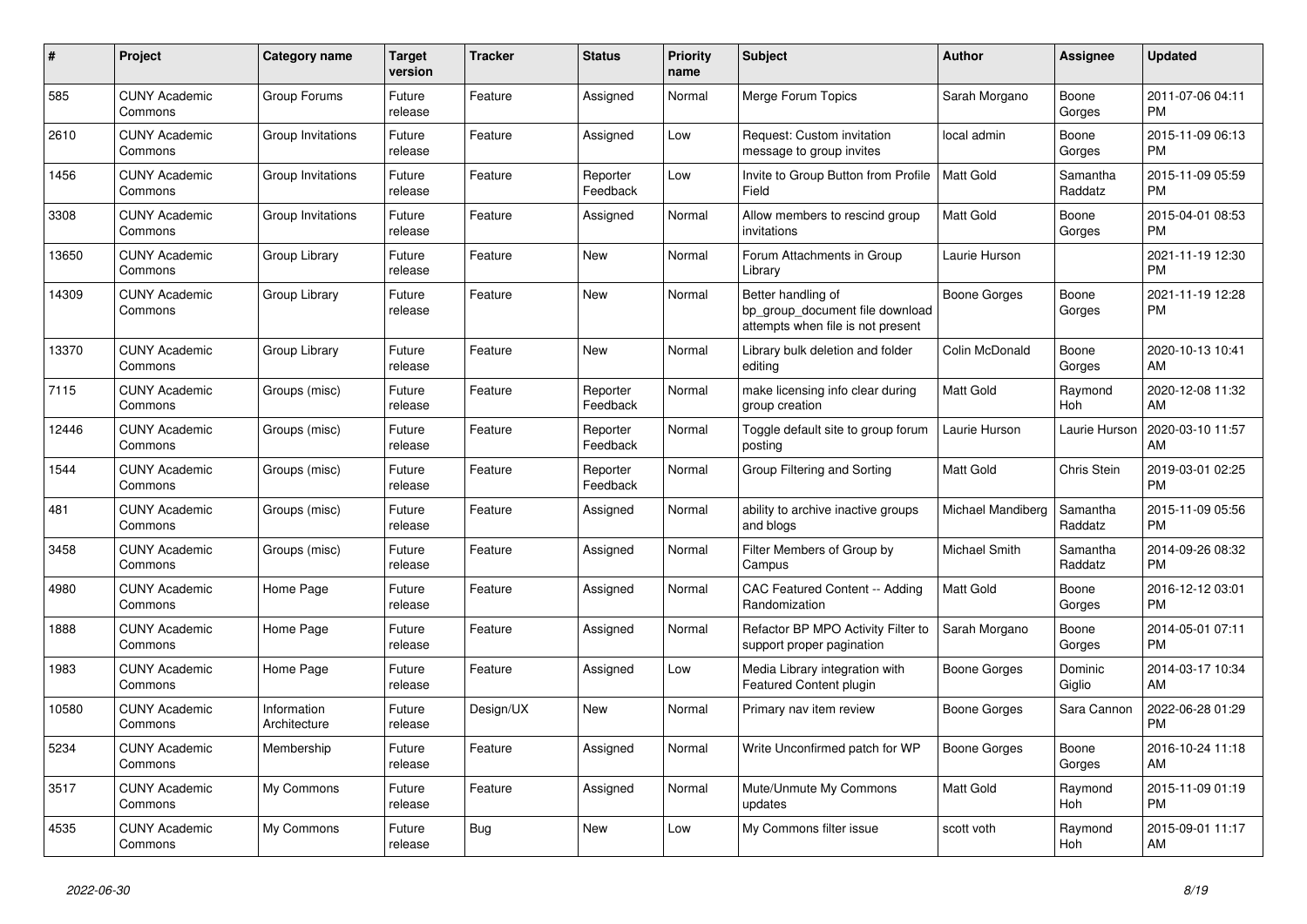| #     | <b>Project</b>                  | Category name           | <b>Target</b><br>version | <b>Tracker</b> | <b>Status</b> | <b>Priority</b><br>name | <b>Subject</b>                                                                             | Author           | Assignee            | <b>Updated</b>                |
|-------|---------------------------------|-------------------------|--------------------------|----------------|---------------|-------------------------|--------------------------------------------------------------------------------------------|------------------|---------------------|-------------------------------|
| 3536  | <b>CUNY Academic</b><br>Commons | My Commons              | Future<br>release        | Feature        | Assigned      | Normal                  | Infinite Scroll on My Commons<br>page                                                      | <b>Matt Gold</b> | Raymond<br>Hoh      | 2015-04-13 04:42<br><b>PM</b> |
| 3577  | <b>CUNY Academic</b><br>Commons | My Commons              | Future<br>release        | Design/UX      | Assigned      | Normal                  | Replies to items in My Commons                                                             | <b>Matt Gold</b> | Raymond<br>Hoh      | 2015-04-09 05:19<br><b>PM</b> |
| 3330  | <b>CUNY Academic</b><br>Commons | My Commons              | Future<br>release        | Feature        | Assigned      | Normal                  | 'Commons Information" tool                                                                 | Boone Gorges     | Chris Stein         | 2014-09-22 08:46<br><b>PM</b> |
| 9028  | <b>CUNY Academic</b><br>Commons | Onboarding              | Future<br>release        | Feature        | Assigned      | Normal                  | suggest groups to new members<br>during the registration process                           | <b>Matt Gold</b> | Chris Stein         | 2018-10-24 12:34<br><b>PM</b> |
| 9895  | <b>CUNY Academic</b><br>Commons | Onboarding              | Future<br>release        | Feature        | Assigned      | Normal                  | Add "Accept Invitation"<br>link/button/function to Group<br>and/or Site invitation emails? | Luke Waltzer     | Boone<br>Gorges     | 2018-06-07 12:42<br><b>PM</b> |
| 5955  | <b>CUNY Academic</b><br>Commons | Outreach                | Future<br>release        | Feature        | Assigned      | Normal                  | Create auto-newsletter for<br>commons members                                              | <b>Matt Gold</b> | Luke Waltzer        | 2016-08-30 10:34<br>AM        |
| 14787 | <b>CUNY Academic</b><br>Commons | Plugin Packages         | Future<br>release        | Feature        | <b>New</b>    | Normal                  | Creating a "Design" plugin<br>package                                                      | Laurie Hurson    | scott voth          | 2022-04-27 04:56<br><b>PM</b> |
| 14184 | <b>CUNY Academic</b><br>Commons | <b>Public Portfolio</b> | Future<br>release        | Feature        | <b>New</b>    | Normal                  | Centralized mechanism for storing<br>Campus affiliations                                   | Boone Gorges     | Boone<br>Gorges     | 2022-01-04 11:35<br>AM        |
| 10354 | <b>CUNY Academic</b><br>Commons | <b>Public Portfolio</b> | Future<br>release        | Feature        | New           | Normal                  | Opt out of Having a Profile Page                                                           | scott voth       | Chris Stein         | 2020-05-12 10:43<br>AM        |
| 3768  | <b>CUNY Academic</b><br>Commons | <b>Public Portfolio</b> | Future<br>release        | Feature        | Assigned      | Normal                  | Institutions/Past positions on<br>public portfolios                                        | <b>Matt Gold</b> | Boone<br>Gorges     | 2018-04-23 10:44<br>AM        |
| 2881  | <b>CUNY Academic</b><br>Commons | <b>Public Portfolio</b> | Future<br>release        | Feature        | Assigned      | Normal                  | Redesign the UX for Profiles                                                               | Chris Stein      | Chris Stein         | 2016-10-13 12:45<br><b>PM</b> |
| 5827  | <b>CUNY Academic</b><br>Commons | <b>Public Portfolio</b> | Future<br>release        | Bug            | Assigned      | Normal                  | Academic Interests square bracket   scott voth<br>links not working                        |                  | Chris Stein         | 2016-08-11 11:59<br><b>PM</b> |
| 2013  | <b>CUNY Academic</b><br>Commons | Public Portfolio        | Future<br>release        | Feature        | Assigned      | Low                     | Have Profile Privacy Options show   Matt Gold<br>up only for filled-in fields              |                  | Boone<br>Gorges     | 2015-11-09 06:09<br><b>PM</b> |
| 4622  | <b>CUNY Academic</b><br>Commons | <b>Public Portfolio</b> | Future<br>release        | Design/UX      | <b>New</b>    | Normal                  | <b>Profile Visibility Settings</b>                                                         | Samantha Raddatz | Samantha<br>Raddatz | 2015-09-21 12:18<br><b>PM</b> |
| 4404  | <b>CUNY Academic</b><br>Commons | <b>Public Portfolio</b> | Future<br>release        | Design/UX      | Assigned      | Normal                  | Change color of permissions info<br>on portfolio editing interface                         | <b>Matt Gold</b> | Samantha<br>Raddatz | 2015-08-11 05:28<br><b>PM</b> |
| 4253  | <b>CUNY Academic</b><br>Commons | Public Portfolio        | Future<br>release        | Design/UX      | <b>New</b>    | Normal                  | Encourage users to add portfolio<br>content                                                | Samantha Raddatz | Samantha<br>Raddatz | 2015-07-07 11:32<br>AM        |
| 3770  | <b>CUNY Academic</b><br>Commons | <b>Public Portfolio</b> | Future<br>release        | Feature        | Assigned      | Normal                  | Improve Layout/Formatting of<br>Positions Area on Public Portfolios                        | <b>Matt Gold</b> | Chris Stein         | 2015-04-01 09:17<br><b>PM</b> |
| 3042  | <b>CUNY Academic</b><br>Commons | <b>Public Portfolio</b> | Future<br>release        | Feature        | Assigned      | Normal                  | Browsing member interests                                                                  | Matt Gold        | Boone<br>Gorges     | 2015-03-21 09:04<br><b>PM</b> |
| 2832  | <b>CUNY Academic</b><br>Commons | Public Portfolio        | Future<br>release        | Feature        | Assigned      | Normal                  | Improve interface for (not)<br>auto-linking profile fields                                 | Boone Gorges     | Chris Stein         | 2015-01-05 08:52<br><b>PM</b> |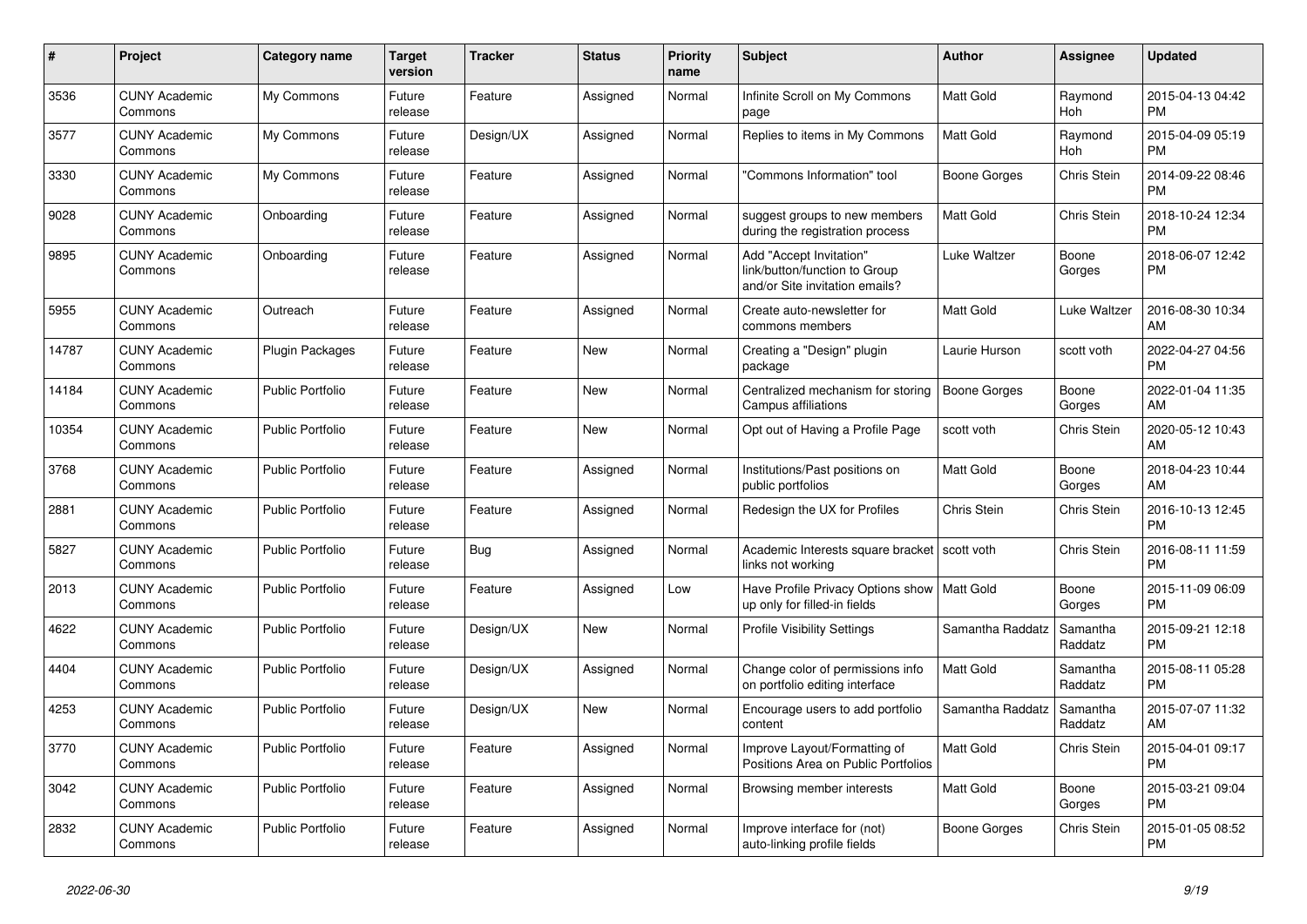| #     | Project                         | <b>Category name</b>     | <b>Target</b><br>version | <b>Tracker</b> | <b>Status</b>        | <b>Priority</b><br>name | <b>Subject</b>                                                                 | <b>Author</b>    | <b>Assignee</b>     | <b>Updated</b>                |
|-------|---------------------------------|--------------------------|--------------------------|----------------|----------------------|-------------------------|--------------------------------------------------------------------------------|------------------|---------------------|-------------------------------|
| 2753  | <b>CUNY Academic</b><br>Commons | <b>Public Portfolio</b>  | Future<br>release        | Feature        | <b>New</b>           | Normal                  | Create actual actual tagification in<br>academic interests and other<br>fields | Micki Kaufman    | Boone<br>Gorges     | 2015-01-05 08:52<br><b>PM</b> |
| 3220  | <b>CUNY Academic</b><br>Commons | <b>Public Portfolio</b>  | Future<br>release        | Feature        | Assigned             | Normal                  | Add indent/outdent option to<br>Formatting Buttons on Profile<br>Page          | <b>Matt Gold</b> | Boone<br>Gorges     | 2014-05-21 10:39<br><b>PM</b> |
| 3048  | <b>CUNY Academic</b><br>Commons | Public Portfolio         | Future<br>release        | Feature        | <b>New</b>           | Low                     | Images for rich text profile fields                                            | Boone Gorges     | Boone<br>Gorges     | 2014-02-19 12:56<br><b>PM</b> |
| 6014  | <b>CUNY Academic</b><br>Commons | Publicity                | Future<br>release        | Publicity      | Reporter<br>Feedback | Normal                  | Google search listing                                                          | <b>Matt Gold</b> | Boone<br>Gorges     | 2016-09-21 03:48<br><b>PM</b> |
| 11945 | <b>CUNY Academic</b><br>Commons | Reckoning                | Future<br>release        | Feature        | Reporter<br>Feedback | Normal                  | Add Comments bubble to<br>Reckoning views                                      | Boone Gorges     | Boone<br>Gorges     | 2019-11-12 05:14<br><b>PM</b> |
| 940   | <b>CUNY Academic</b><br>Commons | Redmine                  | Future<br>release        | Feature        | Assigned             | Low                     | Communication with users after<br>releases                                     | <b>Matt Gold</b> | Dominic<br>Giglio   | 2012-09-09 04:36<br><b>PM</b> |
| 11860 | <b>CUNY Academic</b><br>Commons | Registration             | Future<br>release        | Feature        | New                  | Normal                  | <b>Ensure Students Are Aware They</b><br>Can Use Aliases At Registration       | scott voth       |                     | 2019-09-24 08:46<br>AM        |
| 5225  | <b>CUNY Academic</b><br>Commons | Registration             | Future<br>release        | Feature        | Assigned             | Normal                  | On-boarding Issues                                                             | Luke Waltzer     | Samantha<br>Raddatz | 2016-02-12 02:58<br><b>PM</b> |
| 308   | <b>CUNY Academic</b><br>Commons | Registration             | Future<br>release        | Feature        | <b>New</b>           | Normal                  | Group recommendations for<br>signup process                                    | Boone Gorges     | Samantha<br>Raddatz | 2015-11-09 05:07<br><b>PM</b> |
| 370   | <b>CUNY Academic</b><br>Commons | Registration             | Future<br>release        | Feature        | Assigned             | High                    | <b>Guest Accounts</b>                                                          | <b>Matt Gold</b> | Matt Gold           | 2015-04-09 09:33<br><b>PM</b> |
| 3002  | <b>CUNY Academic</b><br>Commons | Search                   | Future<br>release        | Feature        | Assigned             | Normal                  | Overhaul CAC search by using<br>external search appliance                      | Boone Gorges     | Boone<br>Gorges     | 2020-07-15 03:05<br><b>PM</b> |
| 3662  | <b>CUNY Academic</b><br>Commons | <b>SEO</b>               | Future<br>release        | Feature        | Assigned             | Normal                  | Duplicate Content/SEO/Google<br>issues                                         | Matt Gold        | Raymond<br>Hoh      | 2015-04-13 04:37<br><b>PM</b> |
| 13048 | <b>CUNY Academic</b><br>Commons | Shortcodes and<br>embeds | Future<br>release        | Feature        | New                  | Normal                  | Jupyter Notebooks support                                                      | Boone Gorges     |                     | 2020-07-14 11:46<br>AM        |
| 13331 | <b>CUNY Academic</b><br>Commons | Site cloning             | Future<br>release        | Bug            | New                  | Normal                  | Combine Site Template and Clone   Boone Gorges<br>operations                   |                  | Jeremy Felt         | 2021-11-19 12:39<br><b>PM</b> |
| 5050  | <b>CUNY Academic</b><br>Commons | Social Paper             | Future<br>release        | Feature        | <b>New</b>           | Low                     | Making comments visible in SP<br>editing mode (SP suggestion #1)               | Marilyn Weber    | Samantha<br>Raddatz | 2019-09-17 11:10<br><b>PM</b> |
| 7981  | <b>CUNY Academic</b><br>Commons | Social Paper             | Future<br>release        | Bug            | <b>New</b>           | Normal                  | Social Paper comments should<br>not go to spam                                 | Luke Waltzer     | Boone<br>Gorges     | 2018-04-16 03:52<br><b>PM</b> |
| 7663  | <b>CUNY Academic</b><br>Commons | Social Paper             | Future<br>release        | Bug            | <b>New</b>           | Normal                  | Social Paper notifications not<br>formatted correctly on secondary<br>sites    | Boone Gorges     | Boone<br>Gorges     | 2018-04-16 03:52<br><b>PM</b> |
| 5199  | <b>CUNY Academic</b><br>Commons | Social Paper             | Future<br>release        | Feature        | New                  | Normal                  | add tables to the SP editor                                                    | Marilyn Weber    |                     | 2016-10-24 11:27<br>AM        |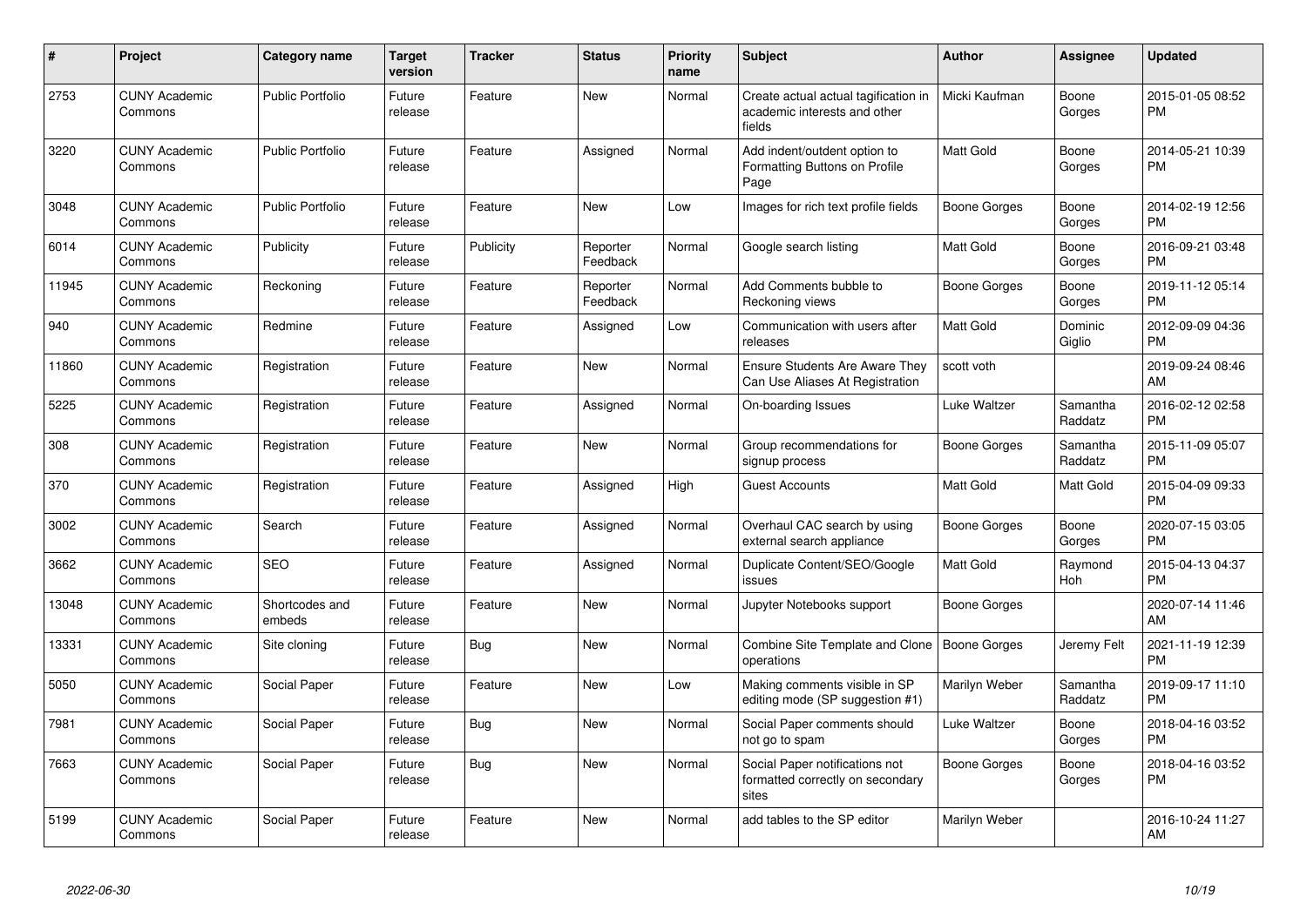| #     | Project                         | <b>Category name</b>    | <b>Target</b><br>version | <b>Tracker</b> | <b>Status</b>        | <b>Priority</b><br>name | <b>Subject</b>                                                                                                                                        | <b>Author</b>                 | Assignee            | <b>Updated</b>                |
|-------|---------------------------------|-------------------------|--------------------------|----------------|----------------------|-------------------------|-------------------------------------------------------------------------------------------------------------------------------------------------------|-------------------------------|---------------------|-------------------------------|
| 5182  | <b>CUNY Academic</b><br>Commons | Social Paper            | Future<br>release        | Design/UX      | New                  | Normal                  | "Publishing" a private paper on<br>social paper?                                                                                                      | Raffi<br>Khatchadourian       | Boone<br>Gorges     | 2016-10-13 04:12<br>PM.       |
| 5489  | <b>CUNY Academic</b><br>Commons | Social Paper            | Future<br>release        | Feature        | New                  | Normal                  | Asc/desc sorting for Social Paper<br>directories                                                                                                      | <b>Boone Gorges</b>           |                     | 2016-04-21 10:06<br><b>PM</b> |
| 5488  | <b>CUNY Academic</b><br>Commons | Social Paper            | Future<br>release        | Bug            | New                  | Normal                  | Add a "last edited by" field to<br>Social Paper group directories                                                                                     | Boone Gorges                  |                     | 2016-04-21 10:05<br><b>PM</b> |
| 5053  | <b>CUNY Academic</b><br>Commons | Social Paper            | Future<br>release        | Feature        | New                  | Low                     | Scrollable menu to add readers<br>(SP suggestion #4)                                                                                                  | Marilyn Weber                 | Samantha<br>Raddatz | 2016-04-21 05:21<br><b>PM</b> |
| 5397  | <b>CUNY Academic</b><br>Commons | Social Paper            | Future<br>release        | Feature        | New                  | Normal                  | frustrating to have to<br>enable/disable in SP                                                                                                        | Marilyn Weber                 | Samantha<br>Raddatz | 2016-04-20 03:39<br><b>PM</b> |
| 5282  | <b>CUNY Academic</b><br>Commons | Social Paper            | Future<br>release        | Bug            | New                  | Normal                  | Replying via email directs to paper<br>but not individual comment.                                                                                    | Marilyn Weber                 | Raymond<br>Hoh      | 2016-03-02 01:48<br><b>PM</b> |
| 5205  | <b>CUNY Academic</b><br>Commons | Social Paper            | Future<br>release        | Feature        | <b>New</b>           | Normal                  | Social Paper folders                                                                                                                                  | Marilyn Weber                 |                     | 2016-02-11 10:24<br><b>PM</b> |
| 5058  | <b>CUNY Academic</b><br>Commons | Social Paper            | Future<br>release        | Feature        | New                  | Low                     | Can there be a clearer signal that<br>even when comments have<br>already been made you add<br>comments by clicking on the side?<br>(SP suggestion #5) | <b>Marilyn Weber</b>          | Samantha<br>Raddatz | 2016-02-11 10:24<br><b>PM</b> |
| 5052  | <b>CUNY Academic</b><br>Commons | Social Paper            | Future<br>release        | Feature        | New                  | Low                     | Sentence by sentence or line by<br>line comments (SP suggestion #3)                                                                                   | Marilyn Weber                 | Boone<br>Gorges     | 2016-02-11 10:24<br><b>PM</b> |
| 5183  | <b>CUNY Academic</b><br>Commons | Social Paper            | Future<br>release        | Design/UX      | New                  | Normal                  | Creating a new paper when<br>viewing an existing paper                                                                                                | Raffi<br>Khatchadourian       | Samantha<br>Raddatz | 2016-02-02 12:09<br><b>PM</b> |
| 6426  | <b>CUNY Academic</b><br>Commons | Spam/Spam<br>Prevention | Future<br>release        | Feature        | Assigned             | Normal                  | Force captcha on all comments?                                                                                                                        | <b>Matt Gold</b>              | <b>Tahir Butt</b>   | 2016-10-24 02:06<br><b>PM</b> |
| 3090  | <b>CUNY Academic</b><br>Commons | Twitter page            | Future<br>release        | Feature        | Assigned             | Normal                  | Prevent Retweets from showing<br>up on Commons twitter page                                                                                           | <b>Matt Gold</b>              | <b>Tahir Butt</b>   | 2016-10-24 11:31<br>AM        |
| 5316  | <b>CUNY Academic</b><br>Commons | User Experience         | Future<br>release        | Feature        | Assigned             | Normal                  | Prompt user email address<br>updates                                                                                                                  | <b>Matt Gold</b>              | Stephen Real        | 2016-12-21 03:30<br><b>PM</b> |
| 3473  | <b>CUNY Academic</b><br>Commons | User Experience         | Future<br>release        | Feature        | Assigned             | Normal                  | Commons profile: Add help info<br>about "Positions" replacing "title"                                                                                 | Keith Miyake                  | Samantha<br>Raddatz | 2015-11-09 02:28<br><b>PM</b> |
| 4661  | <b>CUNY Academic</b><br>Commons | User Experience         | Future<br>release        | Bug            | Assigned             | Normal                  | Simplify Events text                                                                                                                                  | <b>Matt Gold</b>              | Samantha<br>Raddatz | 2015-10-02 09:06<br><b>PM</b> |
| 4222  | <b>CUNY Academic</b><br>Commons | User Experience         | Future<br>release        | Design/UX      | New                  | Normal                  | Add information to 'Delete<br>Account' page                                                                                                           | Samantha Raddatz   scott voth |                     | 2015-06-26 11:35<br>AM        |
| 8675  | <b>CUNY Academic</b><br>Commons | User Onboarding         | Future<br>release        | Bug            | Reporter<br>Feedback | Low                     | Add new User search screen calls<br>for the input of email address but<br>doesn't work with one                                                       | Paul Hebert                   | Boone<br>Gorges     | 2017-10-11 11:17<br>AM        |
| 10380 | <b>CUNY Academic</b><br>Commons | WordPress (misc)        | Future<br>release        | Feature        | In Progress          | Normal                  | Remove blacklisted plugins                                                                                                                            | <b>Boone Gorges</b>           |                     | 2022-04-26 12:00<br><b>PM</b> |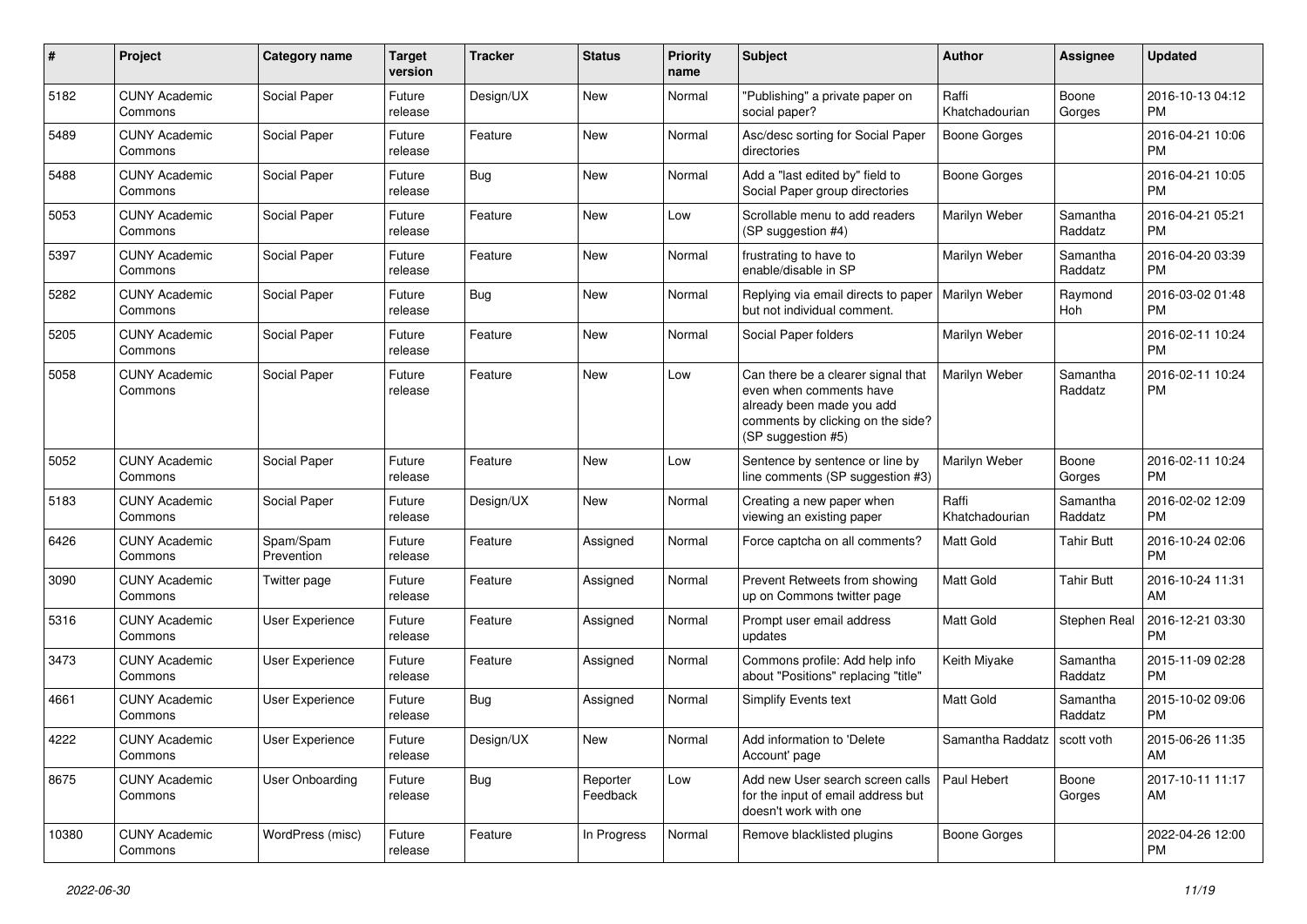| #     | Project                         | <b>Category name</b>     | <b>Target</b><br>version | <b>Tracker</b> | <b>Status</b>        | <b>Priority</b><br>name | Subject                                                                                                      | Author                  | <b>Assignee</b>     | <b>Updated</b>                |
|-------|---------------------------------|--------------------------|--------------------------|----------------|----------------------|-------------------------|--------------------------------------------------------------------------------------------------------------|-------------------------|---------------------|-------------------------------|
| 11843 | <b>CUNY Academic</b><br>Commons | WordPress (misc)         | Future<br>release        | Design/UX      | <b>New</b>           | Normal                  | Tweaking the Gutenberg Editor<br>Interface                                                                   | Laurie Hurson           |                     | 2022-04-26 12:00<br><b>PM</b> |
| 13835 | <b>CUNY Academic</b><br>Commons | WordPress (misc)         | Future<br>release        | Feature        | New                  | Normal                  | Allow OneSearch widget to have<br>'CUNY' as campus                                                           | <b>Boone Gorges</b>     | Boone<br>Gorges     | 2021-11-19 12:39<br><b>PM</b> |
| 14113 | <b>CUNY Academic</b><br>Commons | WordPress (misc)         | Future<br>release        | Bug            | Hold                 | Normal                  | Block Editor Not Working on this<br>page - Json error                                                        | scott voth              | Boone<br>Gorges     | 2021-03-05 11:01<br>AM        |
| 11024 | <b>CUNY Academic</b><br>Commons | WordPress (misc)         | Future<br>release        | Bug            | <b>New</b>           | Normal                  | Subsites should not show "you<br>should update your .htaccess<br>now" notice after permalink setting<br>save | Boone Gorges            |                     | 2019-01-28 01:35<br><b>PM</b> |
| 6755  | <b>CUNY Academic</b><br>Commons | WordPress (misc)         | Future<br>release        | Bug            | <b>New</b>           | Normal                  | Cannot Deactivate Plugin                                                                                     | Laura Kane              |                     | 2016-11-16 01:12<br><b>PM</b> |
| 6332  | <b>CUNY Academic</b><br>Commons | WordPress (misc)         | Future<br>release        | Feature        | <b>New</b>           | Normal                  | Allow uploaded files to be marked<br>as private in an ad hoc way                                             | Boone Gorges            |                     | 2016-10-17 11:41<br><b>PM</b> |
| 1105  | <b>CUNY Academic</b><br>Commons | WordPress (misc)         | Future<br>release        | Feature        | Assigned             | Normal                  | Rephrase Blog Privacy Options                                                                                | <b>Matt Gold</b>        | Samantha<br>Raddatz | 2015-11-09 06:19<br><b>PM</b> |
| 365   | <b>CUNY Academic</b><br>Commons | WordPress (misc)         | Future<br>release        | Feature        | Assigned             | Normal                  | <b>Create Mouseover Tooltips</b><br>throughout Site                                                          | Matt Gold               | Chris Stein         | 2015-11-09 06:18<br><b>PM</b> |
| 287   | <b>CUNY Academic</b><br>Commons | WordPress (misc)         | Future<br>release        | Feature        | Assigned             | Normal                  | Create troubleshooting tool for<br>account sign-up                                                           | Matt Gold               | Boone<br>Gorges     | 2015-11-09 06:17<br><b>PM</b> |
| 4388  | <b>CUNY Academic</b><br>Commons | WordPress (misc)         | Future<br>release        | Bug            | Assigned             | Normal                  | Repeated request for<br>authentication.                                                                      | Alice.Lynn<br>McMichael | Raymond<br>Hoh      | 2015-08-11 07:35<br><b>PM</b> |
| 3759  | <b>CUNY Academic</b><br>Commons | WordPress (misc)         | Future<br>release        | Feature        | Assigned             | Normal                  | Review Interface for Adding Users<br>to Blogs                                                                | <b>Matt Gold</b>        | Boone<br>Gorges     | 2015-03-24 05:52<br><b>PM</b> |
| 2167  | <b>CUNY Academic</b><br>Commons | WordPress (misc)         | Future<br>release        | Bug            | Assigned             | Normal                  | CAC-Livestream Plugin Issues                                                                                 | Michael Smith           | Dominic<br>Giglio   | 2015-01-02 03:06<br><b>PM</b> |
| 1508  | <b>CUNY Academic</b><br>Commons | WordPress (misc)         | Future<br>release        | Feature        | Assigned             | Normal                  | Share login cookies across<br>mapped domains                                                                 | Boone Gorges            | Boone<br>Gorges     | 2012-07-02 12:12<br><b>PM</b> |
| 14987 | <b>CUNY Academic</b><br>Commons | <b>WordPress Plugins</b> | Future<br>release        | Bug            | <b>New</b>           | Normal                  | Elementor update causes<br>database freeze-up                                                                | <b>Boone Gorges</b>     | Boone<br>Gorges     | 2021-11-29 12:02<br><b>PM</b> |
| 12573 | <b>CUNY Academic</b><br>Commons | <b>WordPress Plugins</b> | Future<br>release        | Bug            | New                  | Normal                  | <b>CommentPress Core Issues</b>                                                                              | scott voth              |                     | 2020-03-24 04:32<br><b>PM</b> |
| 11788 | <b>CUNY Academic</b><br>Commons | <b>WordPress Plugins</b> | Future<br>release        | Support        | Reporter<br>Feedback | Normal                  | Plugin Request - Browse Aloud                                                                                | scott voth              |                     | 2019-09-24 08:42<br>AM        |
| 9926  | <b>CUNY Academic</b><br>Commons | <b>WordPress Plugins</b> | Future<br>release        | Bug            | New                  | Normal                  | twitter-mentions-as-comments<br>cron jobs can run long                                                       | <b>Boone Gorges</b>     | Boone<br>Gorges     | 2018-10-24 12:34<br>PM        |
| 9289  | <b>CUNY Academic</b><br>Commons | <b>WordPress Plugins</b> | Future<br>release        | <b>Bug</b>     | Reporter<br>Feedback | Normal                  | Email Users Plugin                                                                                           | Laurie Hurson           | Boone<br>Gorges     | 2018-10-24 12:34<br><b>PM</b> |
| 9947  | <b>CUNY Academic</b><br>Commons | <b>WordPress Plugins</b> | Future<br>release        | Feature        | Reporter<br>Feedback | Normal                  | Install H5P quiz plugin                                                                                      | Matt Gold               | Boone<br>Gorges     | 2018-09-11 11:01<br>AM        |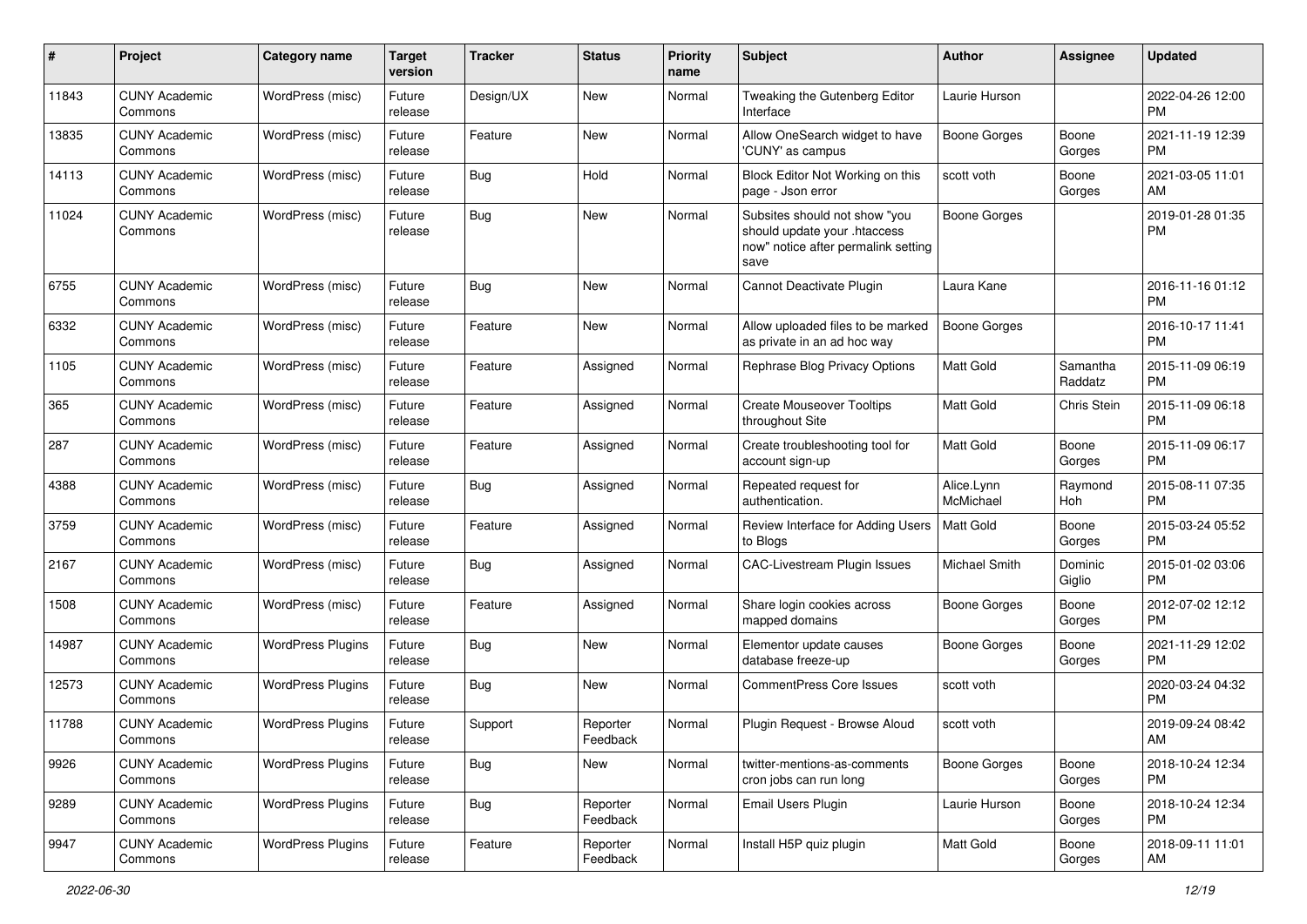| $\#$  | Project                         | <b>Category name</b>     | <b>Target</b><br>version | <b>Tracker</b> | <b>Status</b>        | <b>Priority</b><br>name | <b>Subject</b>                                              | <b>Author</b>           | <b>Assignee</b>    | <b>Updated</b>                |
|-------|---------------------------------|--------------------------|--------------------------|----------------|----------------------|-------------------------|-------------------------------------------------------------|-------------------------|--------------------|-------------------------------|
| 9211  | <b>CUNY Academic</b><br>Commons | <b>WordPress Plugins</b> | Future<br>release        | Support        | Reporter<br>Feedback | Normal                  | Auto-Role Setting in Forum Plugin<br>Causing Some Confusion | Luke Waltzer            | Boone<br>Gorges    | 2018-03-13 11:44<br>AM        |
| 8498  | <b>CUNY Academic</b><br>Commons | <b>WordPress Plugins</b> | Future<br>release        | Feature        | <b>New</b>           | Low                     | <b>Gravity Forms Email Users</b>                            | Raffi<br>Khatchadourian | Matt Gold          | 2017-10-13 12:58<br><b>PM</b> |
| 8078  | <b>CUNY Academic</b><br>Commons | <b>WordPress Plugins</b> | Future<br>release        | System Upgrade | Assigned             | Normal                  | CommentPress Updates                                        | Margaret Galvan         | Christian<br>Wach  | 2017-05-08 03:49<br><b>PM</b> |
| 6356  | <b>CUNY Academic</b><br>Commons | <b>WordPress Plugins</b> | Future<br>release        | Bug            | Reporter<br>Feedback | Low                     | Should Subscribe2 be<br>deprecated?                         | Luke Waltzer            |                    | 2017-03-20 12:20<br><b>PM</b> |
| 5826  | <b>CUNY Academic</b><br>Commons | <b>WordPress Plugins</b> | Future<br>release        | Support        | Reporter<br>Feedback | Normal                  | <b>Remove Subscription Options</b><br>plugin from directory | Sarah Morgano           | Sarah<br>Morgano   | 2016-10-21 04:14<br><b>PM</b> |
| 497   | <b>CUNY Academic</b><br>Commons | <b>WordPress Plugins</b> | Future<br>release        | Feature        | Assigned             | Normal                  | Drag and Drop Ordering on<br><b>Gallery Post Plugin</b>     | <b>Matt Gold</b>        | Ron Rennick        | 2015-11-09 06:18<br><b>PM</b> |
| 3939  | <b>CUNY Academic</b><br>Commons | <b>WordPress Plugins</b> | Future<br>release        | Bug            | Hold                 | Normal                  | Activity stream support for<br>Co-Authors Plus plugin       | Raymond Hoh             | Raymond<br>Hoh     | 2015-11-09 06:13<br><b>PM</b> |
| 364   | <b>CUNY Academic</b><br>Commons | <b>WordPress Plugins</b> | Future<br>release        | Feature        | <b>New</b>           | Normal                  | <b>Bulletin Board</b>                                       | <b>Matt Gold</b>        |                    | 2015-01-05 08:50<br><b>PM</b> |
| 1562  | <b>CUNY Academic</b><br>Commons | <b>WordPress Plugins</b> | Future<br>release        | Feature        | Assigned             | Low                     | Play with NYT Collaborative<br><b>Authoring Tool</b>        | Matt Gold               | Boone<br>Gorges    | 2015-01-05 08:47<br><b>PM</b> |
| 658   | <b>CUNY Academic</b><br>Commons | <b>WordPress Plugins</b> | Future<br>release        | Feature        | Assigned             | Normal                  | Rebulid Sitewide Tag Suggestion                             | <b>Matt Gold</b>        | Boone<br>Gorges    | 2015-01-05 08:47<br><b>PM</b> |
| 3691  | <b>CUNY Academic</b><br>Commons | <b>WordPress Plugins</b> | Future<br>release        | Bug            | New                  | Normal                  | <b>WPMU Domain Mapping</b><br>Debugging on cdev             | Raymond Hoh             | Matt Gold          | 2014-12-12 09:04<br>AM        |
| 2223  | <b>CUNY Academic</b><br>Commons | <b>WordPress Plugins</b> | Future<br>release        | Feature        | Assigned             | Low                     | Add Participad to the CUNY<br><b>Academic Commons</b>       | Matt Gold               | Boone<br>Gorges    | 2014-09-17 10:03<br><b>PM</b> |
| 8211  | <b>CUNY Academic</b><br>Commons | <b>WordPress Themes</b>  | Future<br>release        | Feature        | New                  | Normal                  | Theme Suggestions: Material<br>Design-Inspired Themes       | Margaret Galvan         | Margaret<br>Galvan | 2017-08-07 02:48<br><b>PM</b> |
| 412   | <b>CUNY Academic</b><br>Commons | <b>WordPress Themes</b>  | Future<br>release        | Feature        | Assigned             | Normal                  | <b>Featured Themes</b>                                      | Matt Gold               | Dominic<br>Giglio  | 2015-01-05 08:44<br><b>PM</b> |
| 3492  | <b>CUNY Academic</b><br>Commons | <b>WordPress Themes</b>  | Future<br>release        | Support        | Assigned             | Normal                  | Add CBOX theme to the<br>Commons                            | scott voth              | Raymond<br>Hoh     | 2014-10-08 05:55<br><b>PM</b> |
| 15923 | <b>CUNY Academic</b><br>Commons |                          | Not tracked              | Feature        | Reporter<br>Feedback | Normal                  | <b>Bellows Plugin Adjustments</b>                           | Laurie Hurson           |                    | 2022-04-20 10:10<br>AM        |
| 15816 | <b>CUNY Academic</b><br>Commons |                          | Not tracked              | Support        | New                  | Normal                  | slow loading at SPS                                         | Marilyn Weber           |                    | 2022-04-05 01:26<br><b>PM</b> |
| 15176 | <b>CUNY Academic</b><br>Commons |                          | Not tracked              | Support        | Reporter<br>Feedback | Normal                  | Archiving Q Writing & Old<br>Wordpress Sites on the Commons | Laurie Hurson           |                    | 2022-02-08 10:28<br>AM        |
| 14504 | CUNY Academic<br>Commons        |                          | Not tracked              | Publicity      | Reporter<br>Feedback | Normal                  | Adding showcases to home page<br>menu                       | Laurie Hurson           | Boone<br>Gorges    | 2022-01-19 03:26<br><b>PM</b> |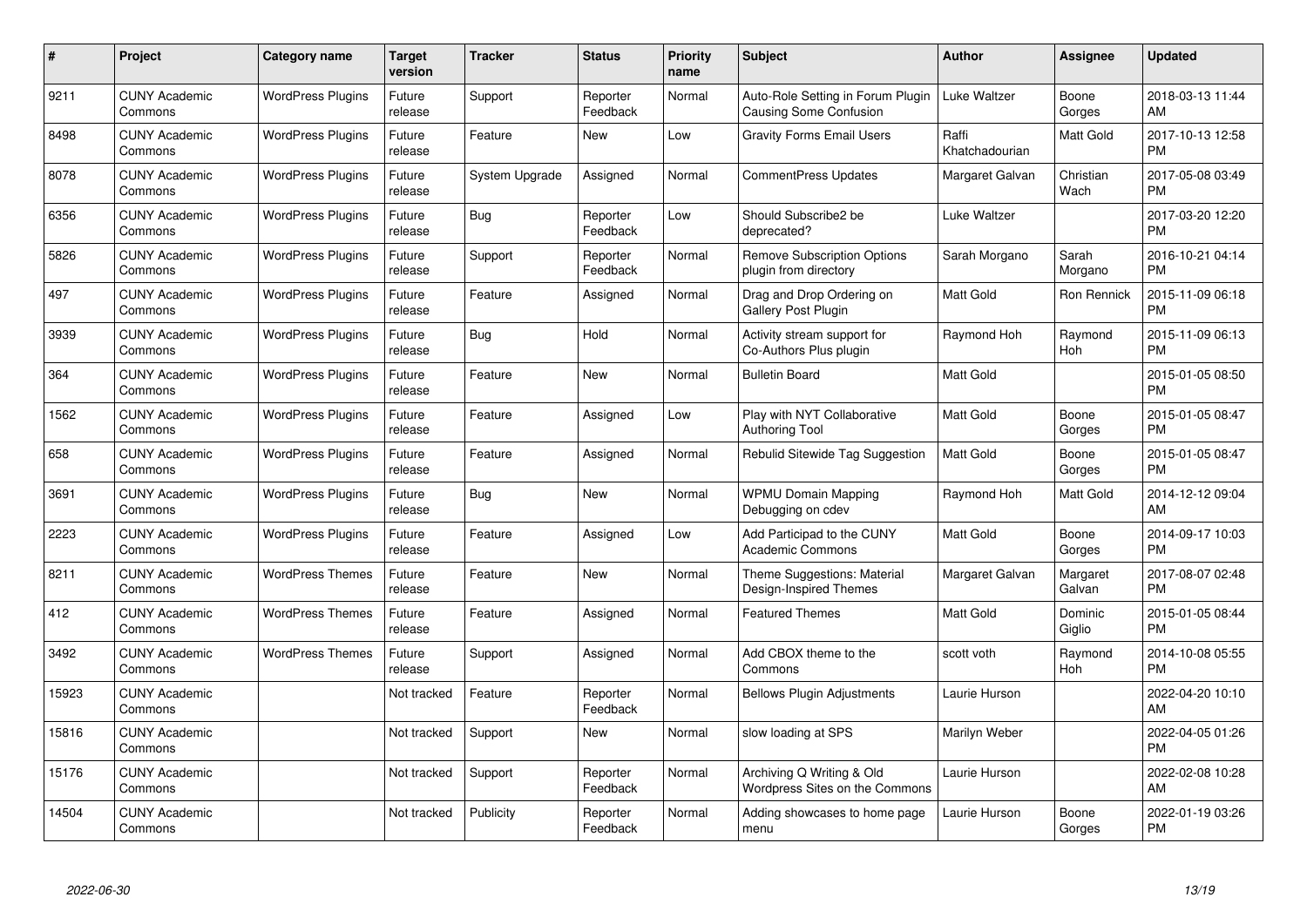| #     | Project                         | <b>Category name</b> | <b>Target</b><br>version | <b>Tracker</b> | <b>Status</b>        | <b>Priority</b><br>name | <b>Subject</b>                                                   | <b>Author</b>        | Assignee        | <b>Updated</b>                |
|-------|---------------------------------|----------------------|--------------------------|----------------|----------------------|-------------------------|------------------------------------------------------------------|----------------------|-----------------|-------------------------------|
| 14900 | <b>CUNY Academic</b><br>Commons |                      | Not tracked              | Support        | Reporter<br>Feedback | Normal                  | previous theme?                                                  | Marilyn Weber        |                 | 2021-10-25 10:31<br>AM        |
| 14842 | <b>CUNY Academic</b><br>Commons |                      | Not tracked              | Support        | Reporter<br>Feedback | Normal                  | Question about widgets and block<br>editor                       | Gina Cherry          |                 | 2021-10-06 03:01<br><b>PM</b> |
| 14629 | <b>CUNY Academic</b><br>Commons |                      | Not tracked              | Bug            | Reporter<br>Feedback | Normal                  | Possible Post Order Bug?                                         | <b>Syelle Graves</b> |                 | 2021-09-14 10:47<br>AM        |
| 14538 | <b>CUNY Academic</b><br>Commons |                      | Not tracked              | Support        | Reporter<br>Feedback | Normal                  | <b>Weebly To Commons</b>                                         | Laurie Hurson        |                 | 2021-09-14 10:47<br>AM        |
| 14475 | <b>CUNY Academic</b><br>Commons |                      | Not tracked              | Publicity      | <b>New</b>           | Normal                  | <b>OER Showcase Page</b>                                         | Laurie Hurson        | Laurie Hurson   | 2021-09-14 10:46<br>AM        |
| 14394 | <b>CUNY Academic</b><br>Commons |                      | Not tracked              | Feature        | <b>New</b>           | Normal                  | Commons News Site - redesign                                     | scott voth           | scott voth      | 2021-09-14 10:46<br>AM        |
| 13949 | <b>CUNY Academic</b><br>Commons |                      | Not tracked              | <b>Bug</b>     | <b>New</b>           | Normal                  | Continued debugging of runaway<br>MySQL connections              | Matt Gold            | Boone<br>Gorges | 2021-09-14 10:42<br>AM        |
| 14398 | <b>CUNY Academic</b><br>Commons |                      | Not tracked              | Support        | Reporter<br>Feedback | Normal                  | Events plug-in notification problem                              | Marilyn Weber        |                 | 2021-05-11 11:21<br>AM        |
| 13912 | <b>CUNY Academic</b><br>Commons |                      | Not tracked              | Feature        | Hold                 | Low                     | posting "missed schedule"                                        | Marilyn Weber        |                 | 2021-02-23 10:46<br>AM        |
| 13286 | <b>CUNY Academic</b><br>Commons |                      | Not tracked              | Support        | <b>New</b>           | Normal                  | problem connecting with<br>WordPress app                         | Marilyn Weber        | Raymond<br>Hoh  | 2020-09-08 11:16<br>AM        |
| 13255 | <b>CUNY Academic</b><br>Commons |                      | Not tracked              | Support        | Reporter<br>Feedback | Normal                  | Accessibility problems                                           | Marilyn Weber        |                 | 2020-09-01 05:48<br><b>PM</b> |
| 12436 | <b>CUNY Academic</b><br>Commons |                      | Not tracked              | Bug            | Assigned             | Normal                  | Nightly system downtime                                          | Boone Gorges         |                 | 2020-08-01 09:30<br>AM        |
| 13034 | <b>CUNY Academic</b><br>Commons |                      | Not tracked              | Support        | Reporter<br>Feedback | Normal                  | a site is asking people to join the<br>Commons to get a download | Marilyn Weber        |                 | 2020-07-12 07:23<br>AM        |
| 12911 | <b>CUNY Academic</b><br>Commons |                      | Not tracked              | Feature        | <b>New</b>           | Normal                  | Block access to xmlrpc.php based<br>on User-Agent                | <b>Boone Gorges</b>  | Boone<br>Gorges | 2020-06-09 05:12<br>PM        |
| 12484 | <b>CUNY Academic</b><br>Commons |                      | Not tracked              | Support        | Reporter<br>Feedback | Normal                  | Sign up Code for COIL Course<br>starting in March                | Laurie Hurson        | Matt Gold       | 2020-03-02 02:26<br><b>PM</b> |
| 12352 | <b>CUNY Academic</b><br>Commons |                      | Not tracked              | Support        | New                  | Normal                  | "posts list" page builder block<br>option                        | Marilyn Weber        |                 | 2020-02-03 01:29<br><b>PM</b> |
| 12328 | <b>CUNY Academic</b><br>Commons |                      | Not tracked              | Support        | <b>New</b>           | Normal                  | Sign up Code for Non-CUNY<br>Faculty                             | Laurie Hurson        |                 | 2020-01-28 10:25<br>AM        |
| 12198 | <b>CUNY Academic</b><br>Commons |                      | Not tracked              | <b>Bug</b>     | Reporter<br>Feedback | Normal                  | Duplicate listing in My Sites                                    | Tom Harbison         |                 | 2019-12-09 05:50<br><b>PM</b> |
| 12004 | <b>CUNY Academic</b><br>Commons |                      | Not tracked              | Support        | Reporter<br>Feedback | Normal                  | Notifications for spam blog<br>comments                          | Gina Cherry          | Raymond<br>Hoh  | 2019-11-01 12:05<br>PM        |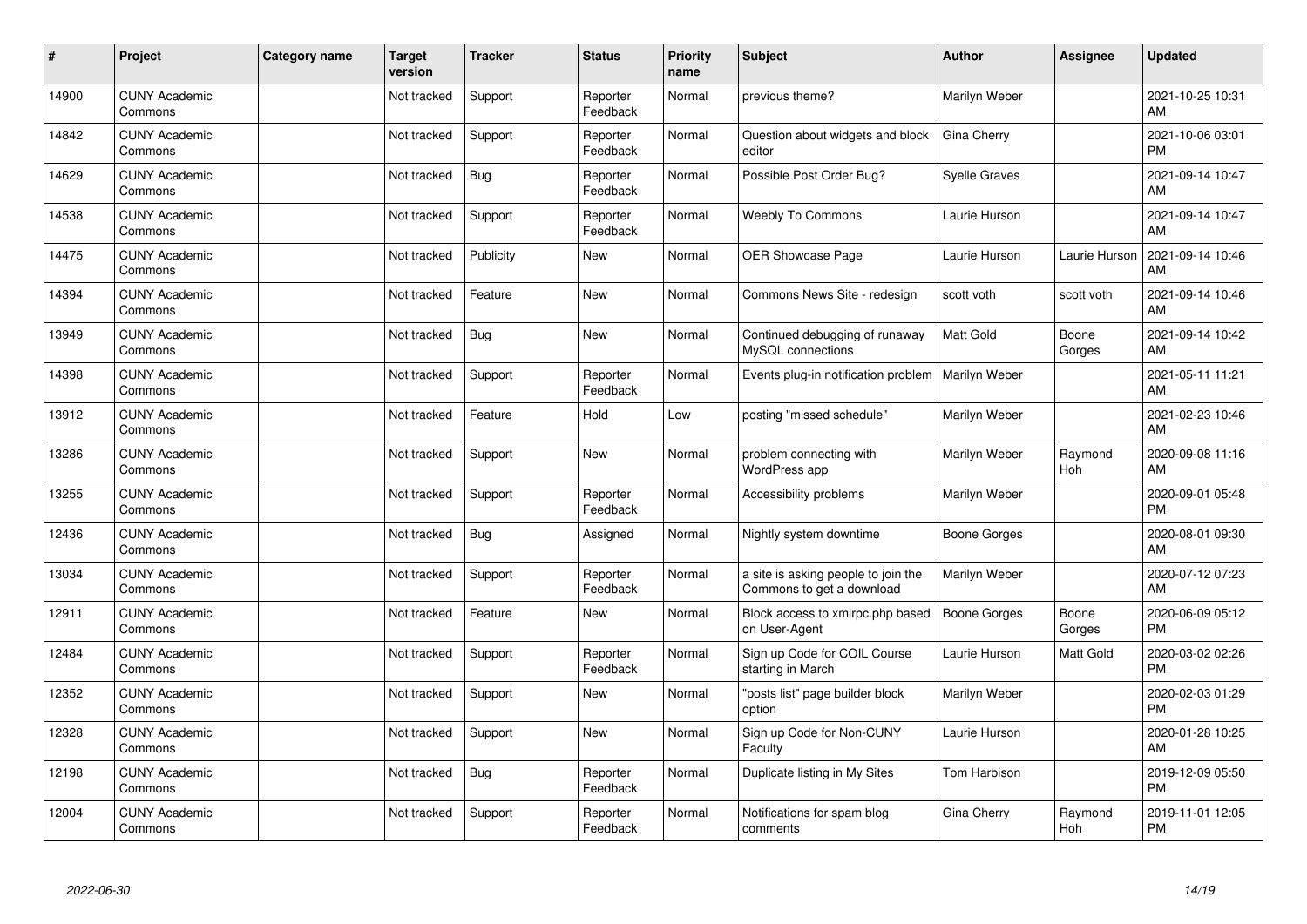| #     | Project                         | Category name | <b>Target</b><br>version | <b>Tracker</b> | <b>Status</b>        | <b>Priority</b><br>name | <b>Subject</b>                                                                                                                               | <b>Author</b>          | Assignee           | <b>Updated</b>                |
|-------|---------------------------------|---------------|--------------------------|----------------|----------------------|-------------------------|----------------------------------------------------------------------------------------------------------------------------------------------|------------------------|--------------------|-------------------------------|
| 11519 | <b>CUNY Academic</b><br>Commons |               | Not tracked              | Support        | Assigned             | Normal                  | comment option not appearing                                                                                                                 | Marilyn Weber          |                    | 2019-09-24 10:28<br>AM        |
| 11517 | <b>CUNY Academic</b><br>Commons |               | Not tracked              | Feature        | Assigned             | Normal                  | wp-accessibility plugin should not<br>strip 'target="_blank"' by default                                                                     | <b>Boone Gorges</b>    | Laurie Hurson      | 2019-09-24 09:57<br>AM        |
| 11848 | <b>CUNY Academic</b><br>Commons |               | Not tracked              | Support        | Hold                 | Normal                  | a Dean of Faculty wants to share<br>a large file                                                                                             | Marilyn Weber          |                    | 2019-09-24 08:44<br>AM        |
| 11879 | <b>CUNY Academic</b><br>Commons |               | Not tracked              | Bug            | <b>New</b>           | Normal                  | Hypothesis comments appearing<br>on multiple, different pdfs across<br>blogs                                                                 | Laurie Hurson          | Laurie Hurson      | 2019-09-19 02:39<br><b>PM</b> |
| 10678 | <b>CUNY Academic</b><br>Commons |               | Not tracked              | Bug            | Reporter<br>Feedback | High                    | Newsletter Plugin Not Sending<br><b>Out Newsletters</b>                                                                                      | Mark Webb              | Boone<br>Gorges    | 2019-09-16 09:38<br><b>PM</b> |
| 11787 | <b>CUNY Academic</b><br>Commons |               | Not tracked              | Support        | Reporter<br>Feedback | Normal                  | automated comments notifications<br>on ZenDesk                                                                                               | Marilyn Weber          |                    | 2019-08-26 06:18<br><b>PM</b> |
| 11771 | <b>CUNY Academic</b><br>Commons |               | Not tracked              | Support        | Reporter<br>Feedback | Normal                  | post displays in sections                                                                                                                    | Marilyn Weber          |                    | 2019-08-20 10:34<br>AM        |
| 11509 | <b>CUNY Academic</b><br>Commons |               | Not tracked              | Support        | Reporter<br>Feedback | Normal                  | deleted Page causing a Menu<br>problem?                                                                                                      | Marilyn Weber          |                    | 2019-06-04 09:54<br>AM        |
| 11393 | <b>CUNY Academic</b><br>Commons |               | Not tracked              | Publicity      | New                  | Normal                  | After 1.15 release, ceate a hero<br>slide and post about adding a site<br>to a group                                                         | scott voth             | Patrick<br>Sweeney | 2019-05-14 10:32<br>AM        |
| 11149 | <b>CUNY Academic</b><br>Commons |               | Not tracked              | Support        | Reporter<br>Feedback | Normal                  | comments getting blocked                                                                                                                     | Marilyn Weber          | Raymond<br>Hoh     | 2019-03-26 11:40<br>AM        |
| 10657 | <b>CUNY Academic</b><br>Commons |               | Not tracked              | Support        | Reporter<br>Feedback | Normal                  | child theme problems                                                                                                                         | Marilyn Weber          |                    | 2018-11-08 01:19<br><b>PM</b> |
| 10262 | <b>CUNY Academic</b><br>Commons |               | Not tracked              | Bug            | Reporter<br>Feedback | Normal                  | Newsletter Plugin: Broken Image<br>at Bottom of All Newsletters                                                                              | Mark Webb              | Raymond<br>Hoh     | 2018-08-30 05:17<br><b>PM</b> |
| 9908  | <b>CUNY Academic</b><br>Commons |               | Not tracked              | Feature        | <b>New</b>           | Normal                  | Is it possible to send email<br>updates to users (or an email<br>address not on the list) for only a<br>single page AFTER being<br>prompted? | <b>Michael Shields</b> | scott voth         | 2018-06-11 01:34<br><b>PM</b> |
| 8607  | <b>CUNY Academic</b><br>Commons |               | Not tracked              | Support        | <b>New</b>           | Normal                  | Paypal?                                                                                                                                      | Marilyn Weber          | <b>Matt Gold</b>   | 2018-05-15 01:37<br><b>PM</b> |
| 8837  | <b>CUNY Academic</b><br>Commons |               | Not tracked              | Feature        | Assigned             | Normal                  | Create a form to request info from<br>people requesting premium<br>themes and plugins                                                        | <b>Matt Gold</b>       | Marilyn<br>Weber   | 2017-11-14 03:35<br><b>PM</b> |
| 7828  | <b>CUNY Academic</b><br>Commons |               | Not tracked              | Feature        | Assigned             | Normal                  | Theme Assessment 2017                                                                                                                        | Margaret Galvan        | Margaret<br>Galvan | 2017-05-02 10:41<br><b>PM</b> |
| 6665  | <b>CUNY Academic</b><br>Commons |               | Not tracked              | Publicity      | <b>New</b>           | Normal                  | Dead Link in 1.10 announcement<br>post                                                                                                       | Paige Dupont           | Stephen Real       | 2016-12-01 03:11<br>PM        |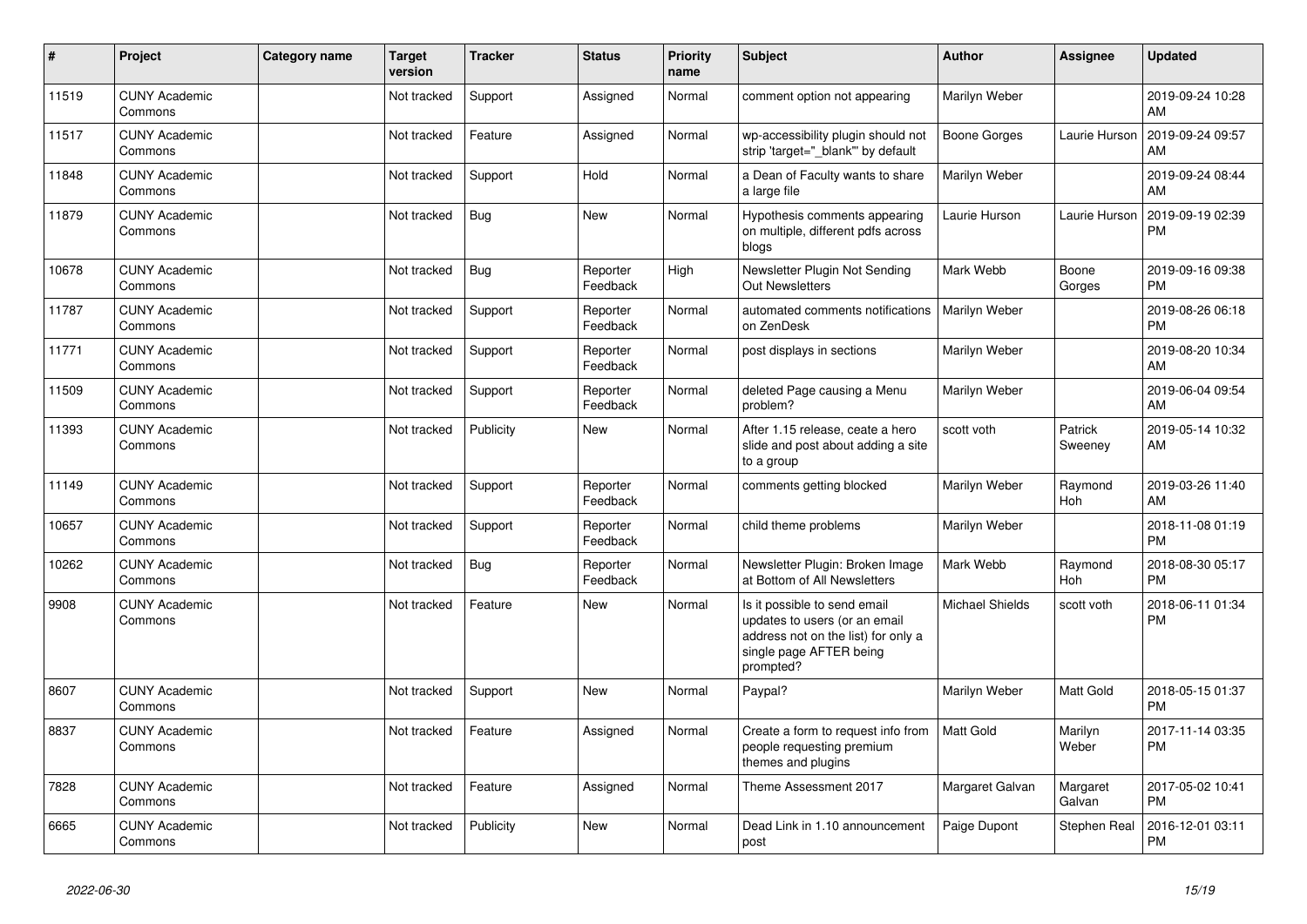| #     | Project                         | <b>Category name</b>      | <b>Target</b><br>version | <b>Tracker</b> | <b>Status</b>        | <b>Priority</b><br>name | <b>Subject</b>                                                      | <b>Author</b>           | <b>Assignee</b>     | <b>Updated</b>                |
|-------|---------------------------------|---------------------------|--------------------------|----------------|----------------------|-------------------------|---------------------------------------------------------------------|-------------------------|---------------------|-------------------------------|
| 6644  | <b>CUNY Academic</b><br>Commons |                           | Not tracked              | Bug            | Reporter<br>Feedback | High                    | White Screen at Login Pge                                           | Luke Waltzer            | Raymond<br>Hoh      | 2016-11-21 10:34<br><b>PM</b> |
| 5298  | <b>CUNY Academic</b><br>Commons |                           | Not tracked              | Publicity      | New                  | Normal                  | Survey Pop-Up Text                                                  | Samantha Raddatz        | Samantha<br>Raddatz | 2016-03-22 12:27<br><b>PM</b> |
| 2612  | <b>CUNY Academic</b><br>Commons |                           | Not tracked              | Publicity      | Assigned             | Normal                  | Pinterest site for the Commons                                      | local admin             | Sarah<br>Morgano    | 2016-03-04 11:19<br>AM        |
| 4235  | <b>CUNY Academic</b><br>Commons |                           | Not tracked              | Design/UX      | Assigned             | Normal                  | Explore user experience around<br>comments on forum topics vs docs  | <b>Matt Gold</b>        | Samantha<br>Raddatz | 2015-07-21 10:23<br>AM        |
| 10839 | <b>CUNY Academic</b><br>Commons | About page                | Not tracked              | Support        | <b>New</b>           | Normal                  | <b>Mission Statement Needs</b><br>Revision                          | scott voth              | Matt Gold           | 2018-12-26 10:58<br>AM        |
| 2666  | <b>CUNY Academic</b><br>Commons | About page                | Not tracked              | Documentation  | Assigned             | Normal                  | <b>Update About Text</b>                                            | Chris Stein             | Luke Waltzer        | 2016-03-04 11:19<br>AM        |
| 15210 | <b>CUNY Academic</b><br>Commons | Analytics                 | Not tracked              | Design/UX      | <b>New</b>           | Normal                  | Google Analytics improvements                                       | Colin McDonald          | Boone<br>Gorges     | 2022-05-24 10:47<br>AM        |
| 5679  | <b>CUNY Academic</b><br>Commons | Analytics                 | Not tracked              | Feature        | <b>New</b>           | Normal                  | Logged In Users for GA                                              | <b>Valerie Townsend</b> | Valerie<br>Townsend | 2016-06-11 09:49<br>AM        |
| 4070  | <b>CUNY Academic</b><br>Commons | Analytics                 | Not tracked              | Support        | Assigned             | Normal                  | Request for JITP site analytics                                     | <b>Matt Gold</b>        | Seth Persons        | 2016-02-23 03:09<br><b>PM</b> |
| 4972  | <b>CUNY Academic</b><br>Commons | Analytics                 | Not tracked              | Bug            | <b>New</b>           | Normal                  | <b>Newsletter Analytics</b>                                         | Stephen Real            | Matt Gold           | 2015-12-09 12:54<br><b>PM</b> |
| 12350 | <b>CUNY Academic</b><br>Commons | <b>Blogs (BuddyPress)</b> | Not tracked              | Support        | Reporter<br>Feedback | Normal                  | URL creation problem                                                | Marilyn Weber           |                     | 2020-02-03 11:27<br>AM        |
| 14994 | <b>CUNY Academic</b><br>Commons | cdev.gc.cuny.edu          | Not tracked              | Support        | In Progress          | Normal                  | Clear Cache on CDEV                                                 | scott voth              | Raymond<br>Hoh      | 2021-12-07 03:51<br><b>PM</b> |
| 9060  | <b>CUNY Academic</b><br>Commons | Commons In A Box          | Not tracked              | <b>Bug</b>     | Hold                 | Normal                  | Problems with CBox image library<br>upload                          | Lisa Rhody              | Raymond<br>Hoh      | 2018-01-10 03:26<br><b>PM</b> |
| 4027  | <b>CUNY Academic</b><br>Commons | Commons In A Box          | Not tracked              | Design/UX      | Assigned             | Normal                  | Usability review of CBOX update<br>procedures                       | <b>Matt Gold</b>        | Samantha<br>Raddatz | 2015-05-11 06:36<br><b>PM</b> |
| 12438 | <b>CUNY Academic</b><br>Commons | Courses                   | Not tracked              | Bug            | New                  | Normal                  | Site appearing twice                                                | Laurie Hurson           | Boone<br>Gorges     | 2020-02-18 01:34<br><b>PM</b> |
| 11556 | <b>CUNY Academic</b><br>Commons | Courses                   | Not tracked              | Bug            | Reporter<br>Feedback | Normal                  | Instructor name given in course<br>listing                          | Tom Harbison            |                     | 2019-06-25 04:12<br><b>PM</b> |
| 9420  | <b>CUNY Academic</b><br>Commons | cuny.is                   | Not tracked              | Feature        | New                  | Normal                  | Request for http://cuny.is/streams                                  | Raffi<br>Khatchadourian | Marilyn<br>Weber    | 2018-04-02 10:08<br>AM        |
| 8902  | <b>CUNY Academic</b><br>Commons | Design                    | Not tracked              | Feature        | Assigned             | Normal                  | Report back on research on<br><b>BuddyPress themes</b>              | Matt Gold               | Michael Smith       | 2017-11-10 12:31<br><b>PM</b> |
| 3524  | <b>CUNY Academic</b><br>Commons | Documentation             | Not tracked              | Documentation  | Assigned             | Normal                  | Post describing all you can do<br>when starting up a new blog/group | <b>Matt Gold</b>        | scott voth          | 2014-10-04 12:56<br><b>PM</b> |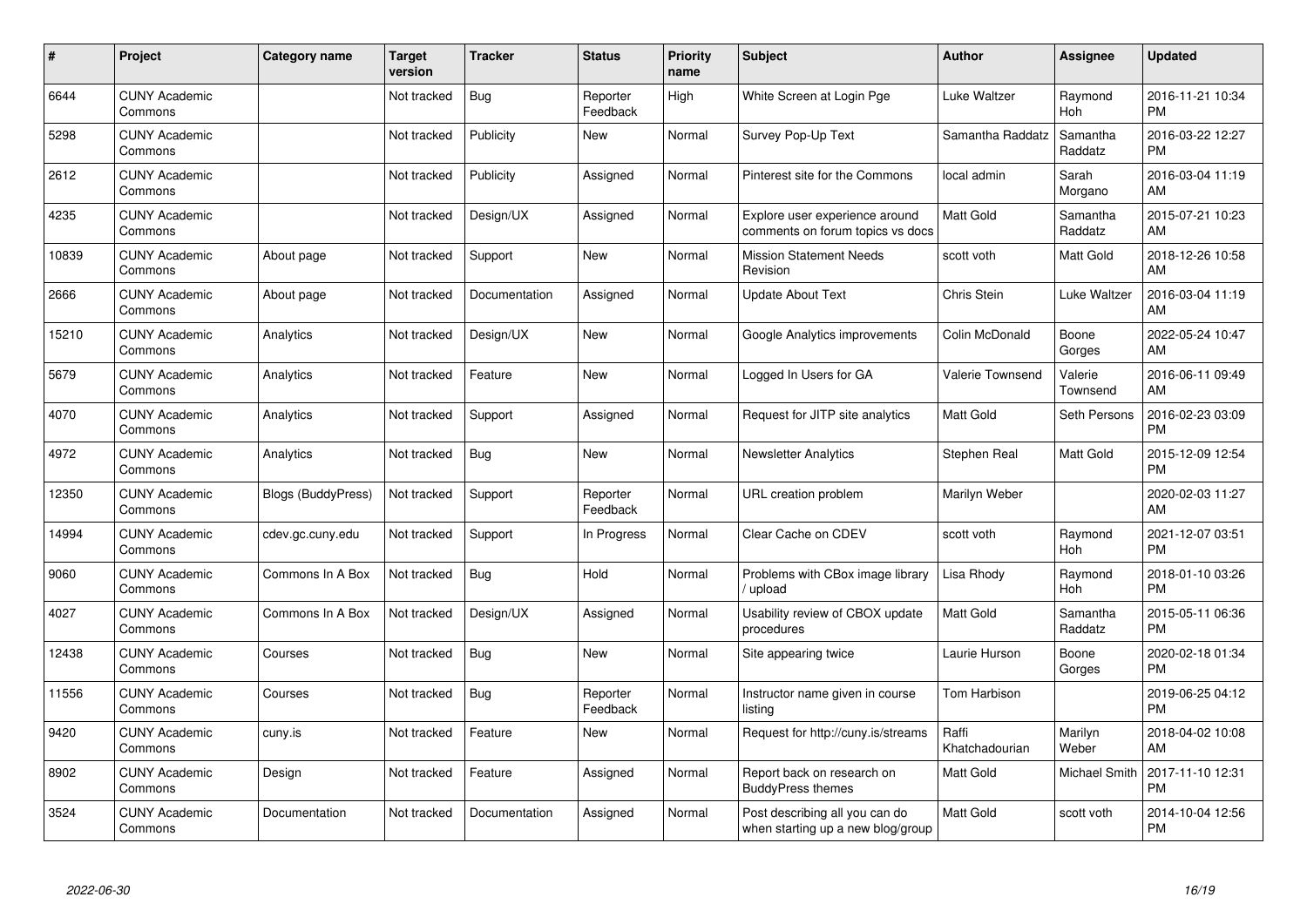| $\pmb{\#}$ | Project                         | <b>Category name</b>           | <b>Target</b><br>version | <b>Tracker</b> | <b>Status</b>        | <b>Priority</b><br>name | <b>Subject</b>                                                              | <b>Author</b>           | Assignee            | <b>Updated</b>                |
|------------|---------------------------------|--------------------------------|--------------------------|----------------|----------------------|-------------------------|-----------------------------------------------------------------------------|-------------------------|---------------------|-------------------------------|
| 11493      | <b>CUNY Academic</b><br>Commons | Domain Mapping                 | Not tracked              | Support        | Reporter<br>Feedback | Normal                  | Domain Mapping Request - Talia<br>Schaffer                                  | scott voth              | Matt Gold           | 2019-08-06 08:39<br>AM        |
| 10982      | <b>CUNY Academic</b><br>Commons | Domain Mapping                 | Not tracked              | Support        | Reporter<br>Feedback | Normal                  | <b>CNAME</b> question                                                       | scott voth              |                     | 2019-01-22 04:29<br><b>PM</b> |
| 9979       | <b>CUNY Academic</b><br>Commons | <b>Email Notifications</b>     | Not tracked              | Bug            | Reporter<br>Feedback | Normal                  | Reports of slow email activation<br>emails                                  | <b>Matt Gold</b>        | Boone<br>Gorges     | 2018-08-29 09:40<br><b>PM</b> |
| 11077      | <b>CUNY Academic</b><br>Commons | Events                         | Not tracked              | Feature        | Reporter<br>Feedback | Normal                  | Show event category description<br>in event list view                       | Raffi<br>Khatchadourian |                     | 2019-02-12 10:38<br><b>PM</b> |
| 5317       | <b>CUNY Academic</b><br>Commons | <b>Group Blogs</b>             | Not tracked              | Bug            | Reporter<br>Feedback | Normal                  | Notifications of New Post Didn't<br>Come                                    | Luke Waltzer            | Samantha<br>Raddatz | 2016-03-21 10:41<br><b>PM</b> |
| 13328      | <b>CUNY Academic</b><br>Commons | Group Forums                   | Not tracked              | Bug            | Reporter<br>Feedback | Normal                  | cross-posting in two related<br>groups                                      | Marilyn Weber           | Raymond<br>Hoh      | 2020-09-15 10:39<br><b>PM</b> |
| 7928       | <b>CUNY Academic</b><br>Commons | Group Forums                   | Not tracked              | Bug            | <b>New</b>           | Normal                  | Duplicate Forum post                                                        | Luke Waltzer            | Raymond<br>Hoh      | 2017-04-11 09:27<br><b>PM</b> |
| 9015       | <b>CUNY Academic</b><br>Commons | Groups (misc)                  | Not tracked              | Outreach       | Assigned             | Normal                  | Email group admins the email<br>addresses of their groups                   | <b>Matt Gold</b>        | Matt Gold           | 2018-01-02 09:54<br>AM        |
| 12392      | <b>CUNY Academic</b><br>Commons | Help/Codex                     | Not tracked              | Documentation  | <b>New</b>           | Normal                  | <b>Updates to Common Commons</b><br>Questions on Help Page                  | scott voth              | Margaret<br>Galvan  | 2020-02-11 10:53<br>AM        |
| 11883      | <b>CUNY Academic</b><br>Commons | Help/Codex                     | Not tracked              | Support        | <b>New</b>           | Normal                  | Need Embedding Help Page<br>Update (Tableau)                                | Anthony Wheeler         | scott voth          | 2019-09-24 08:49<br>AM        |
| 6995       | <b>CUNY Academic</b><br>Commons | Home Page                      | Not tracked              | Bug            | Assigned             | Normal                  | member filter on homepage not<br>workina                                    | Matt Gold               | Raymond<br>Hoh      | 2016-12-11 09:46<br><b>PM</b> |
| 3230       | <b>CUNY Academic</b><br>Commons | Internal Tools and<br>Workflow | Not tracked              | Feature        | Assigned             | High                    | Scripts for quicker<br>provisioning/updating of<br>development environments | Boone Gorges            | Boone<br>Gorges     | 2016-01-26 04:54<br><b>PM</b> |
| 12382      | <b>CUNY Academic</b><br>Commons | Membership                     | Not tracked              | Support        | <b>New</b>           | Normal                  | Email request change                                                        | Marilyn Weber           | Marilyn<br>Weber    | 2020-02-06 12:56<br><b>PM</b> |
| 3565       | <b>CUNY Academic</b><br>Commons | My Commons                     | Not tracked              | Documentation  | New                  | Normal                  | Load Newest inconsistencies                                                 | Chris Stein             | scott voth          | 2015-11-09 01:16<br><b>PM</b> |
| 8440       | <b>CUNY Academic</b><br>Commons | Onboarding                     | Not tracked              | <b>Bug</b>     | New                  | Normal                  | Create Test Email Accounts for<br><b>Onboarding Project</b>                 | Stephen Real            | Stephen Real        | 2017-08-01 09:49<br><b>PM</b> |
| 15242      | <b>CUNY Academic</b><br>Commons | Performance                    | Not tracked              | Bug            | Reporter<br>Feedback | Normal                  | Slugist site                                                                | Raffi<br>Khatchadourian | Boone<br>Gorges     | 2022-02-07 11:14<br>AM        |
| 10794      | <b>CUNY Academic</b><br>Commons | Performance                    | Not tracked              | Bug            | New                  | Normal                  | Memcached connection<br>occasionally breaks                                 | Boone Gorges            | Boone<br>Gorges     | 2018-12-06 03:30<br><b>PM</b> |
| 12247      | <b>CUNY Academic</b><br>Commons | Publicity                      | Not tracked              | Support        | New                  | Normal                  | <b>Screenshot of First Commons</b><br>Homepage                              | scott voth              | scott voth          | 2020-01-14 12:08<br><b>PM</b> |
| 9643       | <b>CUNY Academic</b><br>Commons | Publicity                      | Not tracked              | Feature        | <b>New</b>           | Normal                  | Create a page on the Commons<br>for logos etc.                              | Stephen Real            | Stephen Real        | 2018-04-24 10:53<br>AM        |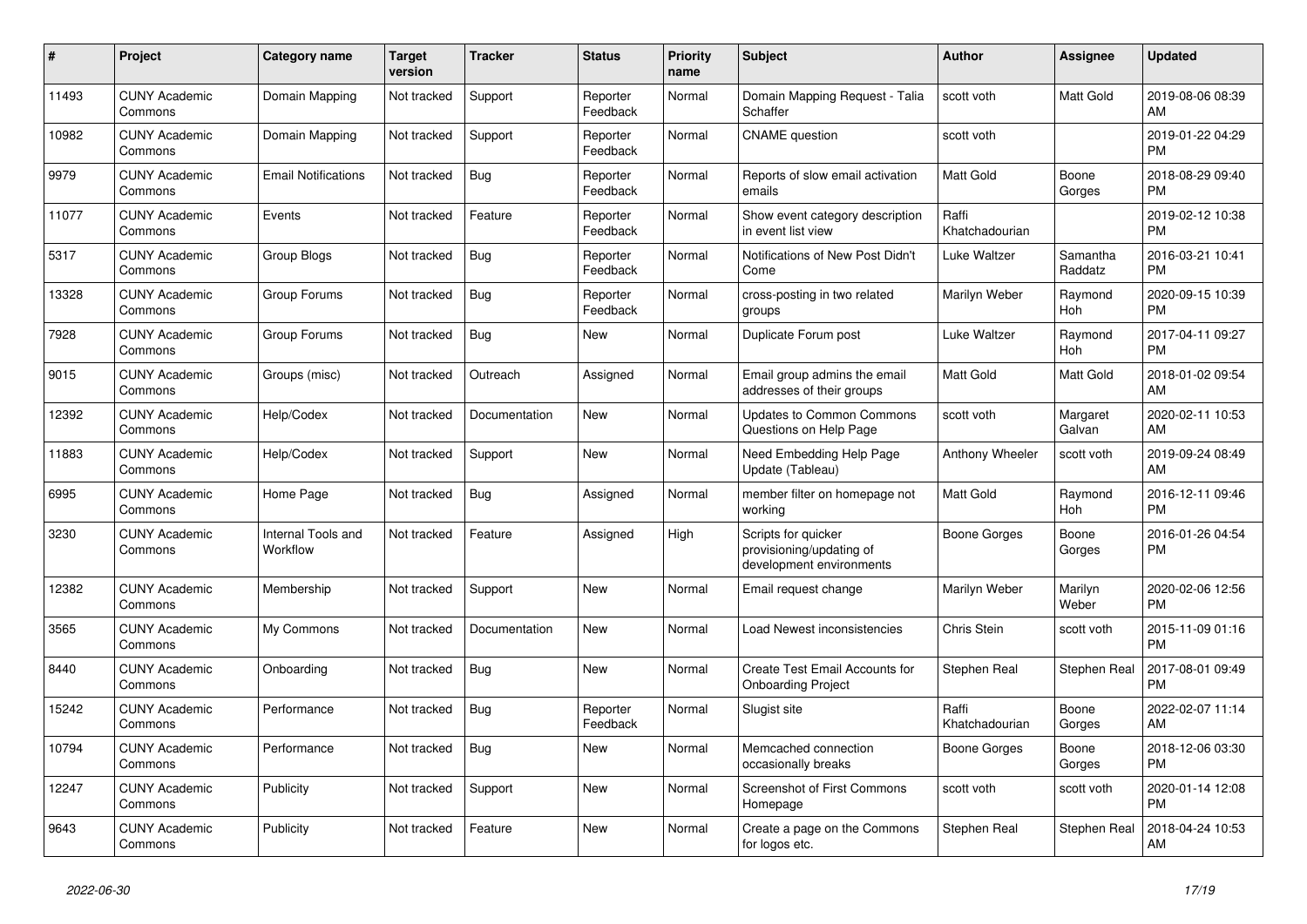| #     | Project                         | Category name     | <b>Target</b><br>version | <b>Tracker</b> | <b>Status</b>        | Priority<br>name | <b>Subject</b>                                                       | <b>Author</b>        | <b>Assignee</b>    | <b>Updated</b>                |
|-------|---------------------------------|-------------------|--------------------------|----------------|----------------------|------------------|----------------------------------------------------------------------|----------------------|--------------------|-------------------------------|
| 6115  | <b>CUNY Academic</b><br>Commons | Publicity         | Not tracked              | Feature        | Assigned             | Normal           | create digital signage for GC                                        | <b>Matt Gold</b>     | scott voth         | 2016-10-11 10:09<br><b>PM</b> |
| 3615  | <b>CUNY Academic</b><br>Commons | Redmine           | Not tracked              | Feature        | <b>New</b>           | Low              | Create Redmine issues via email                                      | Dominic Giglio       | Boone<br>Gorges    | 2017-11-16 11:36<br>AM        |
| 10273 | <b>CUNY Academic</b><br>Commons | Registration      | Not tracked              | Support        | Reporter<br>Feedback | Normal           | users combining CF and campus<br>address                             | Marilyn Weber        |                    | 2019-09-18 10:58<br>AM        |
| 13430 | <b>CUNY Academic</b><br>Commons | Reply By Email    | Not tracked              | Bug            | New                  | Normal           | Delay in RBE                                                         | Luke Waltzer         | Raymond<br>Hoh     | 2020-10-13 11:16<br>AM        |
| 8991  | <b>CUNY Academic</b><br>Commons | Reply By Email    | Not tracked              | <b>Bug</b>     | Hold                 | Normal           | RBE duplicate email message<br>issue                                 | Matt Gold            | Raymond<br>Hoh     | 2018-02-18 08:53<br><b>PM</b> |
| 8976  | <b>CUNY Academic</b><br>Commons | Reply By Email    | Not tracked              | Feature        | Assigned             | Normal           | Package RBE new topics posting?                                      | <b>Matt Gold</b>     | Raymond<br>Hoh     | 2017-12-04 02:34<br><b>PM</b> |
| 6671  | <b>CUNY Academic</b><br>Commons | Reply By Email    | Not tracked              | Bug            | Assigned             | Normal           | "Post too often" RBE error<br>message                                | Matt Gold            | Raymond<br>Hoh     | 2016-11-11 09:55<br>AM        |
| 3369  | <b>CUNY Academic</b><br>Commons | Reply By Email    | Not tracked              | Outreach       | Hold                 | Normal           | Release reply by email to WP<br>plugin directory                     | <b>Matt Gold</b>     | Raymond<br>Hoh     | 2016-03-01 12:46<br><b>PM</b> |
| 9729  | <b>CUNY Academic</b><br>Commons | <b>SEO</b>        | Not tracked              | Support        | New                  | Normal           | 503 Errors showing on<br>newlaborforum.cuny.edu                      | Diane Krauthamer     | Raymond<br>Hoh     | 2018-05-22 04:48<br><b>PM</b> |
| 13975 | <b>CUNY Academic</b><br>Commons | Social Paper      | Not tracked              | Support        | Reporter<br>Feedback | Normal           | can't approve comments on Social<br>Paper paper                      | Marilyn Weber        |                    | 2021-02-12 09:33<br>AM        |
| 8898  | <b>CUNY Academic</b><br>Commons | Social Paper      | Not tracked              | Feature        | Assigned             | Normal           | Usage data on docs and social<br>paper                               | Matt Gold            | Matt Gold          | 2017-11-16 11:32<br>AM        |
| 8666  | <b>CUNY Academic</b><br>Commons | Teaching          | Not tracked              | Documentation  | Assigned             | Normal           | Create Teaching on the Commons<br>Resource Page                      | <b>Matt Gold</b>     | Laurie Hurson      | 2019-09-23 03:16<br><b>PM</b> |
| 6298  | <b>CUNY Academic</b><br>Commons | User Experience   | Not tracked              | Design/UX      | Assigned             | Normal           | Examine data from survey                                             | Matt Gold            | Margaret<br>Galvan | 2016-10-14 12:16<br><b>PM</b> |
| 9941  | <b>CUNY Academic</b><br>Commons | Wiki              | Not tracked              | Support        | Assigned             | Normal           | Wiki functionality                                                   | Matt Gold            | Boone<br>Gorges    | 2018-06-26 10:57<br>AM        |
| 14483 | <b>CUNY Academic</b><br>Commons | WordPress - Media | Not tracked              | Bug            | Reporter<br>Feedback | Normal           | <b>Wordpress PDF Embed Stopped</b><br>Working after JITP Media Clone | Patrick DeDauw       | Boone<br>Gorges    | 2021-05-20 01:51<br><b>PM</b> |
| 11386 | <b>CUNY Academic</b><br>Commons | WordPress - Media | Not tracked              | Support        | Reporter<br>Feedback | Normal           | disappearing images                                                  | scott voth           | Boone<br>Gorges    | 2019-05-14 10:32<br>AM        |
| 11449 | <b>CUNY Academic</b><br>Commons | WordPress - Media | Not tracked              | Support        | Reporter<br>Feedback | Normal           | Cloning Media Library for JITP<br>from Staging to Production Site    | Patrick DeDauw       | Boone<br>Gorges    | 2019-05-13 12:00<br><b>PM</b> |
| 14983 | <b>CUNY Academic</b><br>Commons | WordPress (misc)  | Not tracked              | Support        | Reporter<br>Feedback | Normal           | "Read More" tag not working                                          | Rebecca Krisel       | Raymond<br>Hoh     | 2021-11-23 01:17<br><b>PM</b> |
| 14074 | <b>CUNY Academic</b><br>Commons | WordPress (misc)  | Not tracked              | Support        | Reporter<br>Feedback | Normal           | page password protection problem                                     | <b>Marilyn Weber</b> |                    | 2021-03-02 11:03<br>AM        |